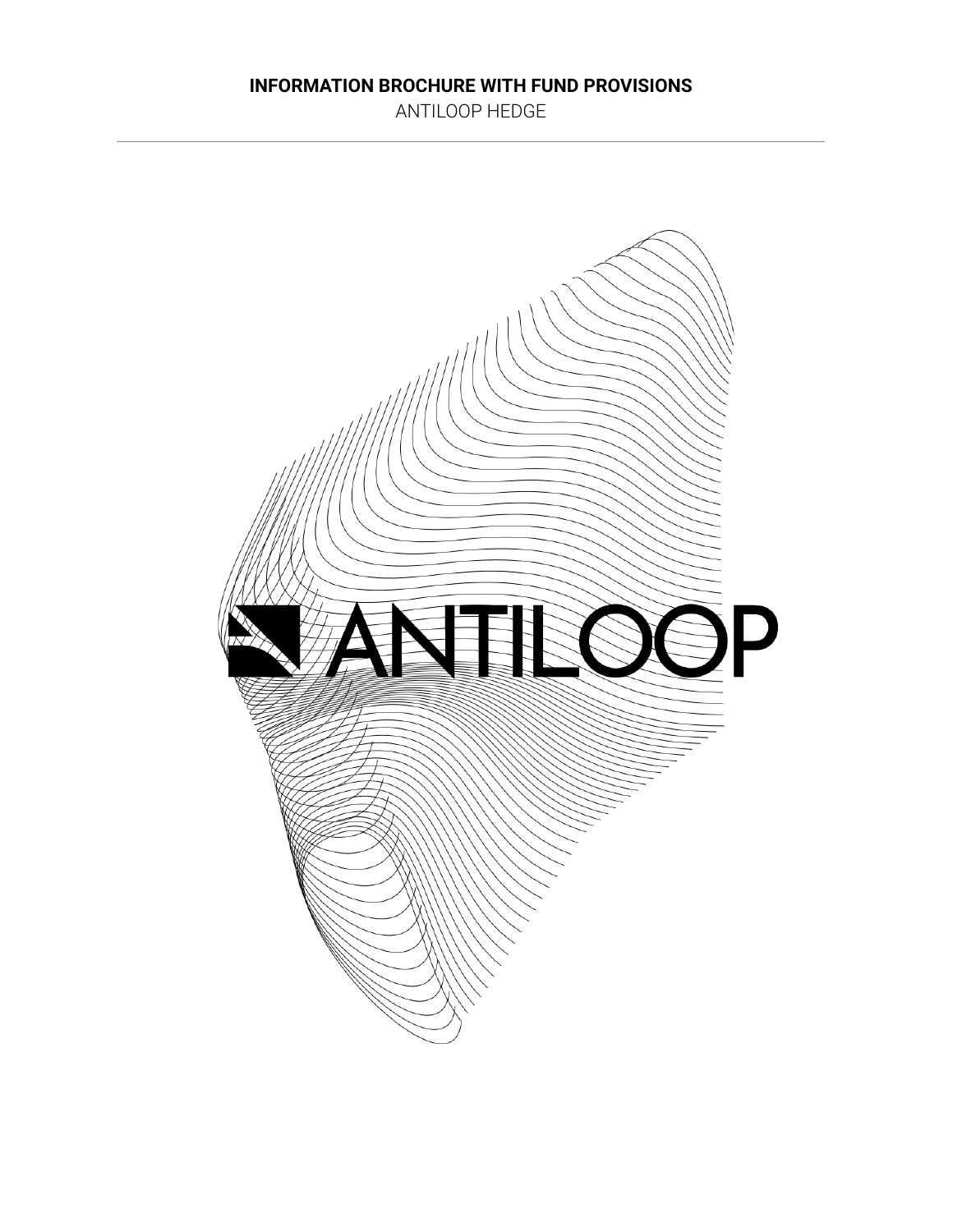Lägg till Rubriker (Format > Styckeformat) så visas de i innehållsförteckningen.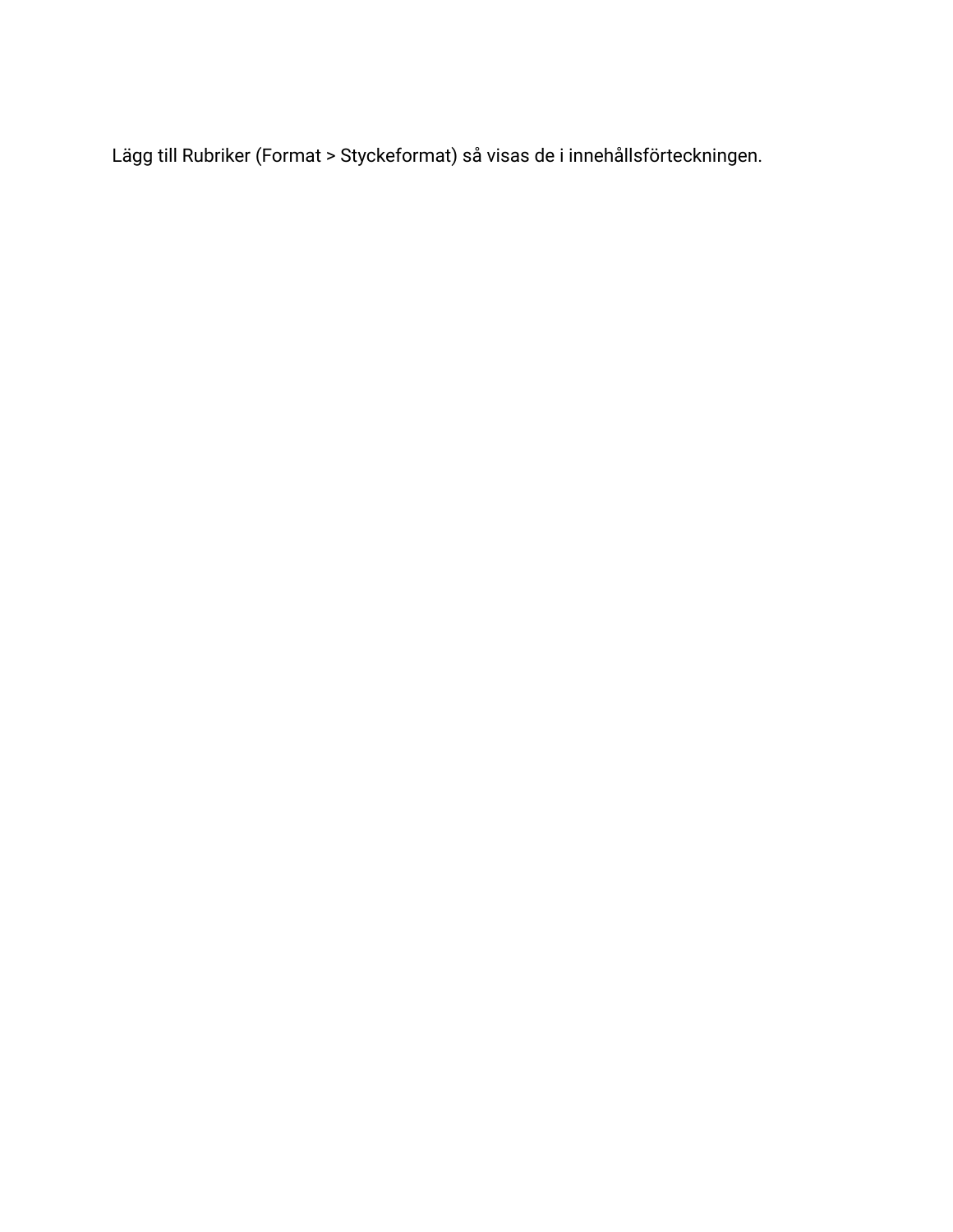# **INTRODUCTION**

The name of the alternative investment fund is Antiloop Hedge ("the fund"). The fund is a special fund in accordance with the Act (2013: 561) on Alternative Investment Fund Managers ("LAIF").

The fund assets are jointly owned by the fund unit holders and each fund unit entails an equal right to the property included in the fund. The unit holders are not liable for obligations relating to the fund. The fund may not acquire rights or assume obligations. The fund can also not bring an action before a court or any authority. Property included in the fund may not be seized. The manager specified in § 2 represents the fund unit holders in all matters concerning the fund, decides on the property included in the fund and exercises the rights that come with the property.

# **FUND TYPE**

The fund is a so-called "special fund", which means that it has less restricted investment rules in comparison with traditional mutual funds. The fund's assets shall be invested in exchange-traded products with exposure to equity, fixed income, foreign exchange and commodity markets. The fund's objective is to generate a competitive result compared to similar asset managers, with a low correlation to the stock market.

## **DIVIDEND**

The fund does not pay dividends

# **RISK PROFILE**

Buying units in a fund is always associated with risk. Risk in an investment context refers to uncertain returns. Equities and commodities are generally associated with a higher risk than bonds and currencies. Risk and the potential for higher returns are normally linked to each other, the investor needs to take some form of risk for the potential to realize higher returns.

The manager's target for the fund's average risk level, measured as an annual standard deviation over a rolling twelve-month period, is between 7-10 percent. It should be noted that the target range may be exceeded in the event of extraordinary events.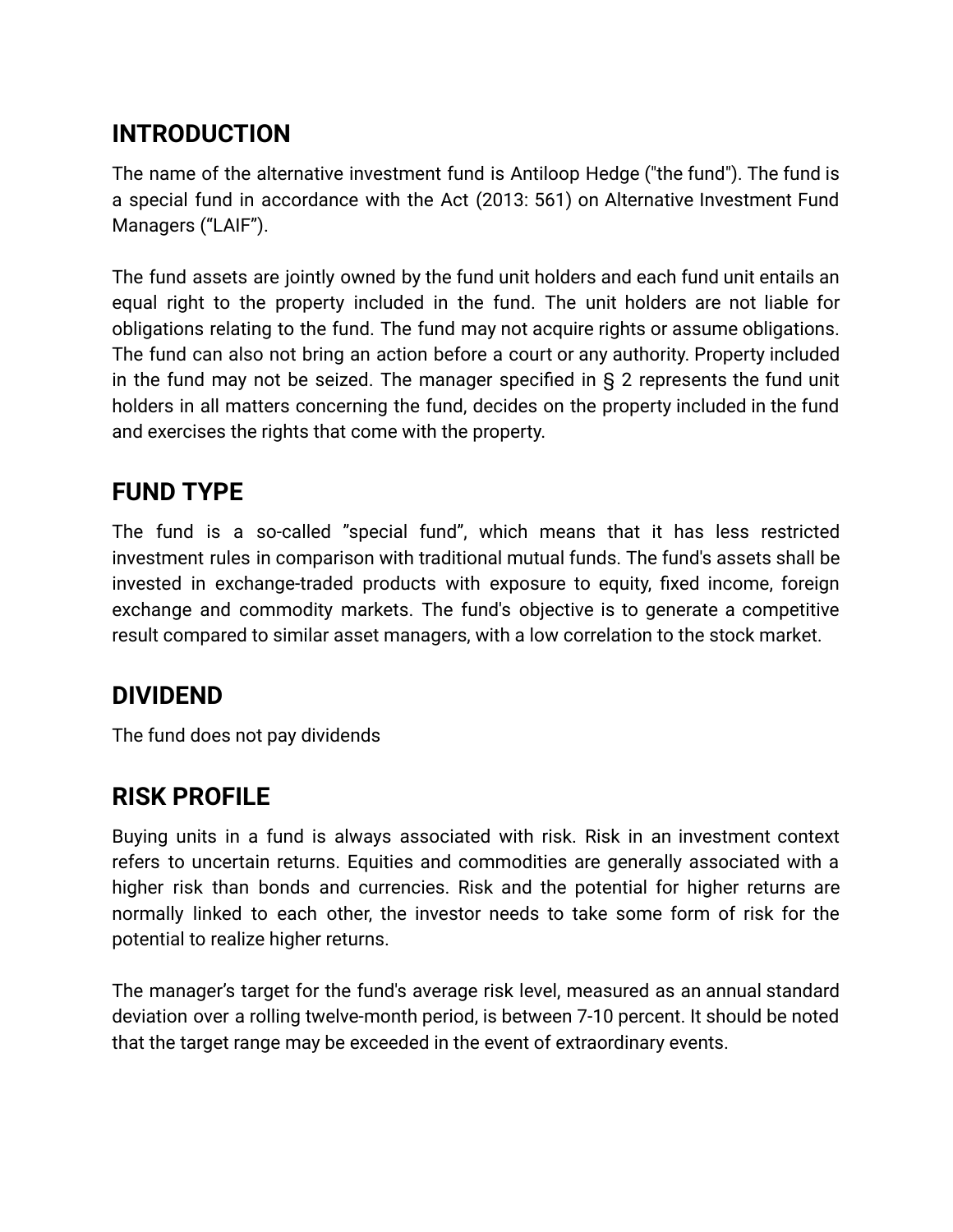The fund's assets may be invested in the asset class transferable securities, fund units, money market instruments, derivative instruments, and in cash deposits with credit institutions.

The fund has eight different independent strategies with low correlation to each other, that are combined into a single portfolio. The strategies have different time horizons, from very short-term (minutes) to very long-term (years). They are also diversified across many asset classes and differ in their investment approaches, where some are based on fundamental analysis and others are based on technical analysis. This design entails a lower risk than other multi-strategy funds and funds based on individual strategies.

The fund strives to be market neutral, which means that the overall market risk is low. The investments that are not made in assets denominated in SEK are financed with loans in the currency in which the investment is made, thus providing automatic currency hedging. The fund invests only in highly liquid assets in relation to the capital invested, making sure the fund has a very low liquidity risk. The manager has systems and routines for monitoring liquidity risks in order to ensure that the fund's liquidity profile is in line with relevant requirements. The company conducts regular stress tests, both under normal and extreme conditions, which enables an evaluation of the fund's liquidity risk.

The value of a fund is determined by the changes in the value of the assets in which the fund is invested. This means that the fund can both increase and decrease in value, and an investor cannot be certain of getting back the entire invested capital.

# **THE FUND'S RISK MONITORING AND MANAGEMENT METHODOLOGY**

The fund's total risk exposure is calculated using an absolute VaR model with a parametric calculation method. The fund's VaR may not exceed 4.5 percent. The VaR calculation uses a time horizon of one day and a probability of 99 percent. One interpretation of the VaR limit is that the fund's result 1 day out of 100 could incur a loss of 4.5 percent or more. Should the fund's VaR exceed 4.5 percent, the manager must promptly change the fund's composition so that the fund's VaR is reduced to below 4.5 percent.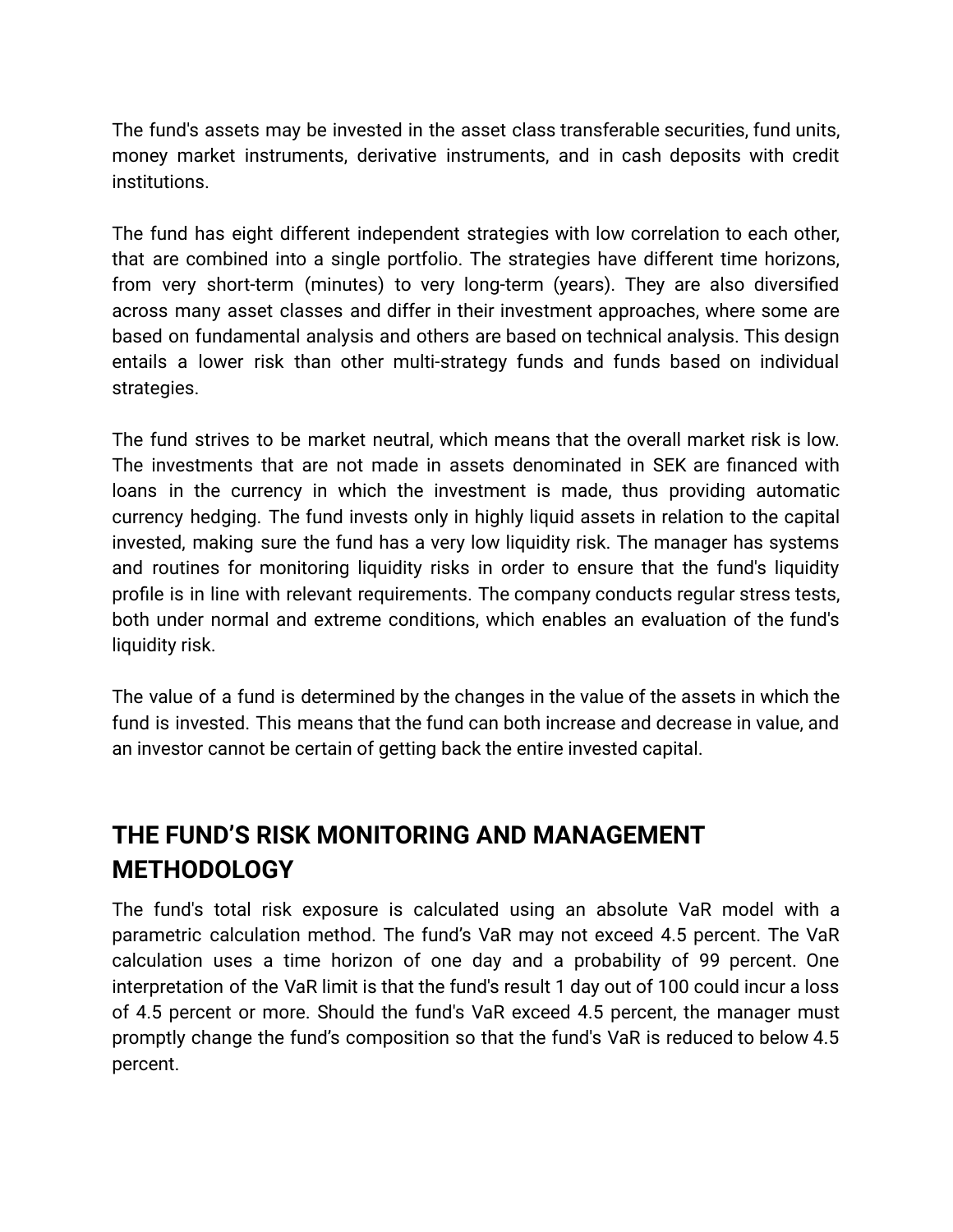# **FUND MANAGER**

The fund is managed by Antiloop AB, organization number 557242-0722 (the "manager").

# **TARGET CLIENT GROUP**

The fund is primarily suitable for investors who desire a broad exposure to the overall global economy through all asset classes. An investor in the fund should have an investment horizon of at least five years. The investor must be prepared to accept that significant price fluctuations may occur.

# **INVESTMENT FOCUS**

For the management of the fund's assets, ch. the Act (2004: 46) on mutual funds ("LVF") is applied. The fund's assets may be invested in the asset class transferable securities, fund units, money market instruments, derivative instruments, and in cash deposits with credit institutions. The fund's assets must be invested taking into account LVF and the fund provisions. The fund shall at all times apply the principle of risk diversification.

## **Transferable securities and money market instruments**

For investments in transferable securities, the fund deviates from the following investment restrictions in LVF:

- ❖ The fund may, with deviation from ch. § 6 second paragraph 1 and § 22 LVF, invest up to 50 percent of the fund's assets under management or the fund's total exposure, in a single fixed income transferable security or money market instrument issued by a state within the EU and EFTA and Australia, Japan, Canada, Great Britain, South Korea or the US. Over and above the mentioned exceptions in this paragraph, the fund may not have an exposure to an individual issuer or an individual commodity that entails a VaR risk in excess of 3 percent.
- ❖ The restrictions in ch. Section 6 and Chapter 5 § 13 first paragraph LVF are not applicable to trading in futures where the underlying asset consists of such financial instruments that have no issuer, such as interest rates or currencies.

### **Investments with credit institutions**

For deposits at credit institutions, the fund deviates from the following investment limit in LVF: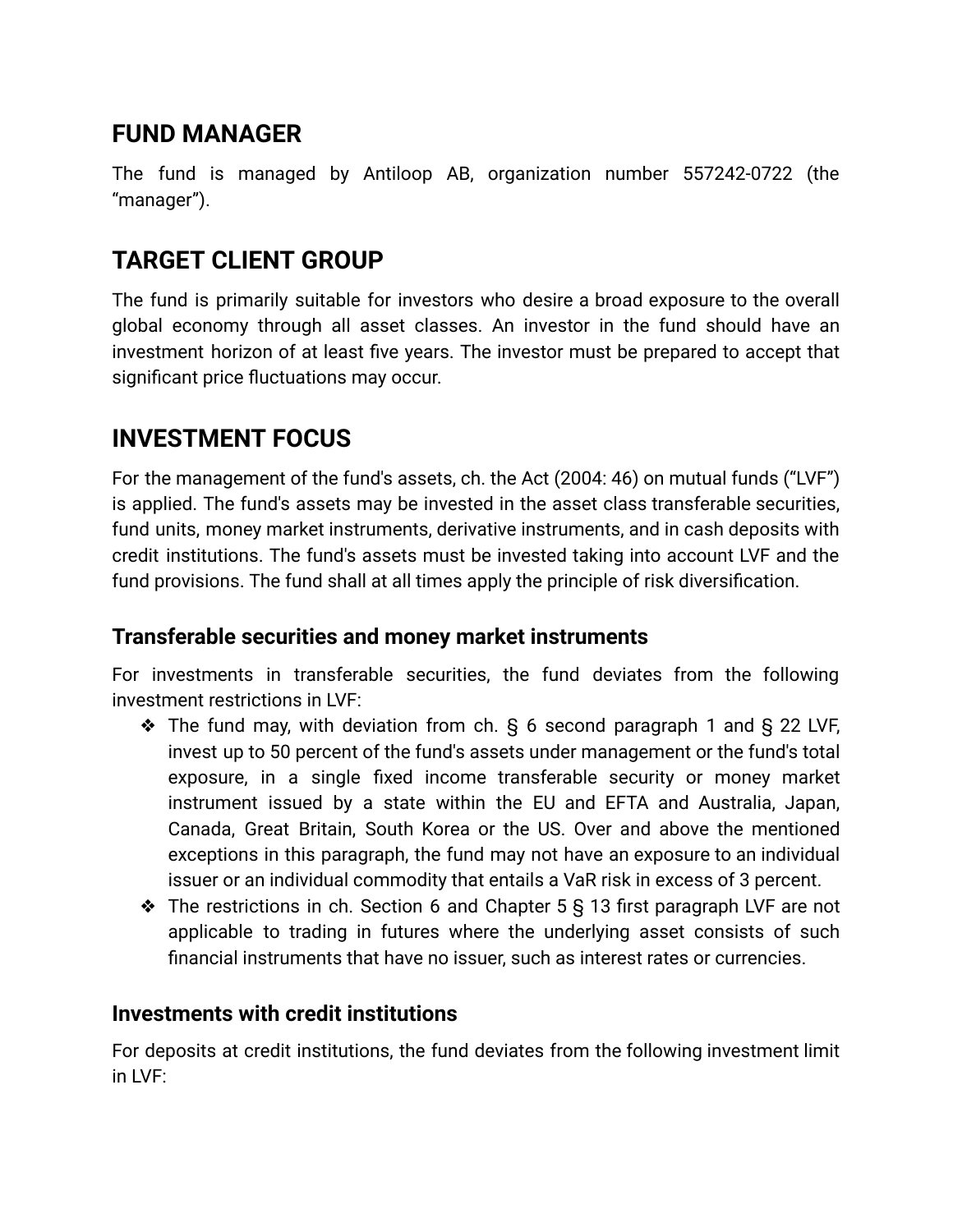❖ The fund may, with deviation from ch. § 11 and §§ 21-22 LVF, place up to 40 percent of the fund's assets in an account with one and the same Swedish credit institution or foreign credit institution domiciled in the EEA and with other foreign credit institutions covered by supervisory rules corresponding to those laid down in European Community legislation.

### **Derivatives**

For investments in derivative instruments, the fund deviates from the following investment restrictions in LVF:

- ❖ The fund's total exposure to derivative instruments may, with deviation from ch. § 13 LVF, exceed 100 percent of the fund's assets. The risk level in the fund is limited by the investment restrictions in the fund regulations and limits calculated according to VaR.
- ❖ Regarding investments in derivative instruments where the underlying asset consists of or relates to currencies or interest rates, ch. § 13 first paragraph LVF shall not be applicable. However, with regard to the underlying assets of such derivative instruments, the Fund will apply the principle of risk diversification.
- ❖ For investments in derivative instruments where the underlying asset consists of commodities, the fund may have a net exposure to an individual commodity corresponding to a maximum of 30 percent of the fund's value.
- ❖ The fund may, with deviation from ch. 25 Section 15 Finansinspektionen's regulations (FFFS 2013: 9) on mutual funds ("FFFS 2013: 9"), use derivative instruments without having the delivery capacity of the underlying asset or equivalent assets. The fund's trading in derivative instruments can thus lead to the fund having a negative exposure to the underlying assets.

## **Fund units**

In the case of investments in fund units, the fund deviates from the following investment limitation in LVF:

❖ The fund may, with a deviation from ch. § 15 second paragraph LVF, invest its assets in other funds, even if their regulations do not explicitly prevent them from investing a maximum of 10 percent in other funds. However, the fund may not to a significant extent (maximum 10 percent) invest its assets in other funds.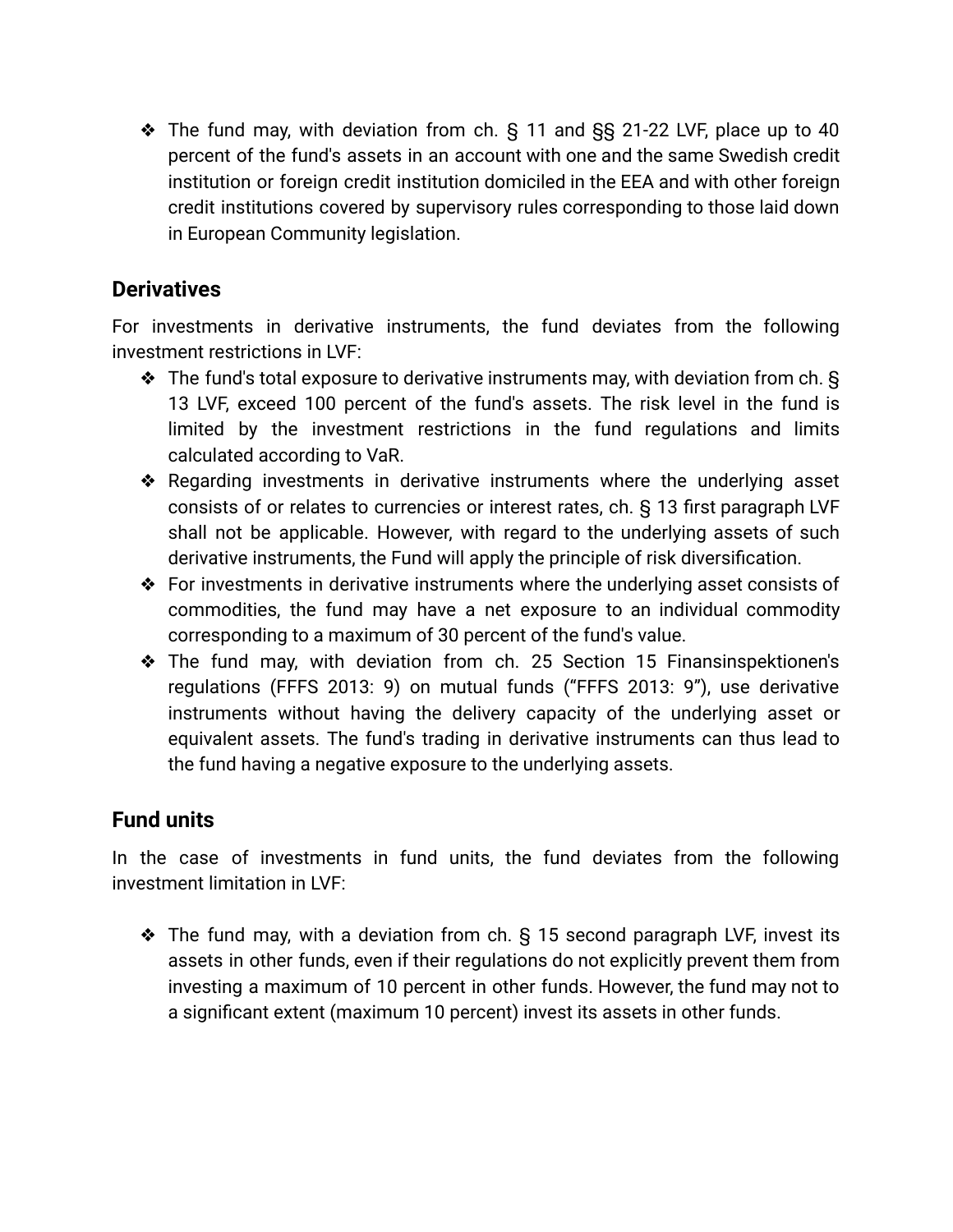### **Short selling**

The fund may sell financial instruments that it has at its disposal but does not own at the time of trading. The fund may also sell financial instruments that it does not hold at the time of the transaction. For this purpose, the fund has received an exemption from ch. § 23 first paragraph 3 LVF.

# **FINANCIAL LEVERAGE**

The fund may use loans and derivative instruments, as part of its investment strategy to create leverage in the fund.

Leverage means that the fund's risk exposure can be greater or less than if the underlying exposure had been fully financed by the Fund's own resources.

The fund may raise cash loans corresponding to a maximum of 100 percent of the fund's value. The fund's assets may be provided as collateral for such loans.

The Fund may use derivative instruments, including OTC derivatives, as part of its investment strategy to increase the return on the fund's assets. The fund may invest in derivative instruments where the underlying assets consist of, among other things, interest rates, exchange rates and commodities. The fund's total exposure to derivative instruments may exceed 100 percent of the fund's assets. The risk level in the fund is limited by the fund investment restrictions and limits calculated according to VaR. The fund's leverage may not exceed four times the value of the fund according to both the gross method and the commitment method. Since the fund has the mandate to use leverage, the fund's risk level may increase or decrease significantly and result in the fund's unit value varying sharply as a result of market changes. Information on the fund's leverage is provided in the annual report and the half-yearly report for the fund.

## **DEGREE OF ACTIVITY**

The fund is an absolute return fund. The goal of the fund is to provide its unit holders with a positive return over time, and that the risk-adjusted return should be better than for a traditional credit portfolio. Since the fund does not aim to outperform a specific benchmark index, it is not appropriate to compare the fund's development to the development of such a benchmark to assess the degree of activity in the management of the fund.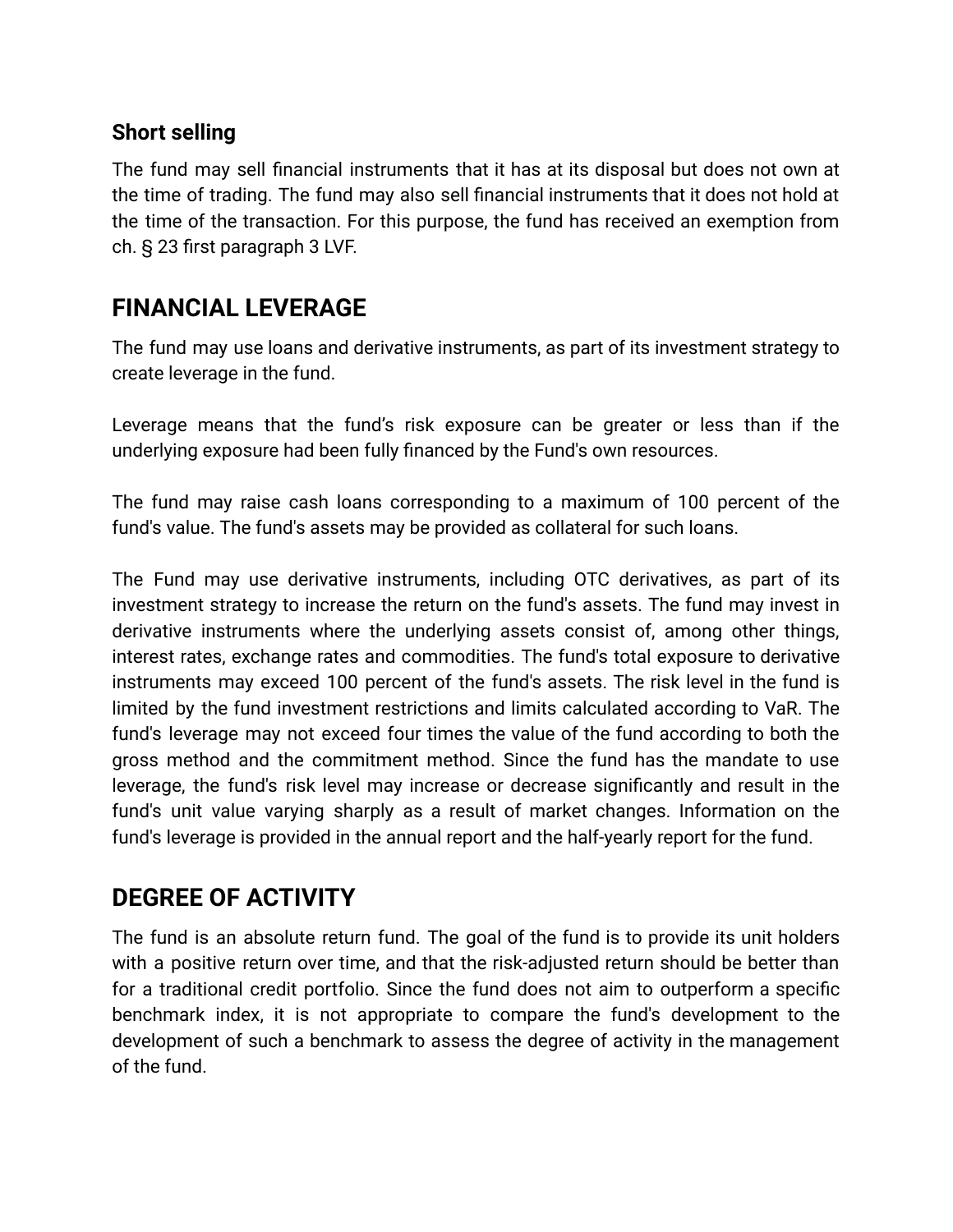# **REPORTING OF RISK AND LIQUIDITY MANAGEMENT AND FINANCIAL LEVERAGE**

The information will be provided in the annual report and the half-yearly report for the fund.

## **SUSTAINABILITY INFORMATION**

The company takes sustainability into consideration in its management of the fund. This means, among other things, taking into account the needs of both current and future generations, and to take long-term responsibility in its daily operations. The Company takes responsibility by acting on behalf of the fund's unit holders in sustainability and corporate governance issues, and by adhering to both its own and society's values. According to the Company, the fund's return can be affected by risks linked to sustainability and corporate governance issues, and that the Company has a responsibility to act on these issues in the long-term interests of the fund unit holders.

By sustainability, the Company refers to the environment and climate, human rights, employee rights and business ethics. Relevant sustainability issues can be, for example, environmental and climate considerations in production and product development, working conditions in a company's own operations and at the supplier level, as well as anti-corruption work. With corporate governance The Company refers to the owners', the board's and management's management of the company. The company has established a policy for responsible investment and sustainability information. Further information about the Company's sustainability work can be found in Appendix 1.

## **HISTORICAL PERFORMANCE**

The fund is newly started and there is currently no historical performance to report.

# **FULL YEAR AND HALF YEAR REPORTS**

The manager shall prepare an interim report for the first six months of its fiscal year, no later than 2 months after the end of that six-month period, as well as a full year report within four months after the end of its fiscal year. The annual report and the half-year report shall if requested by a unit holder be distributed free of charge via e-mail or ordinary mail. The reports shall be kept available at the manager and the custodian.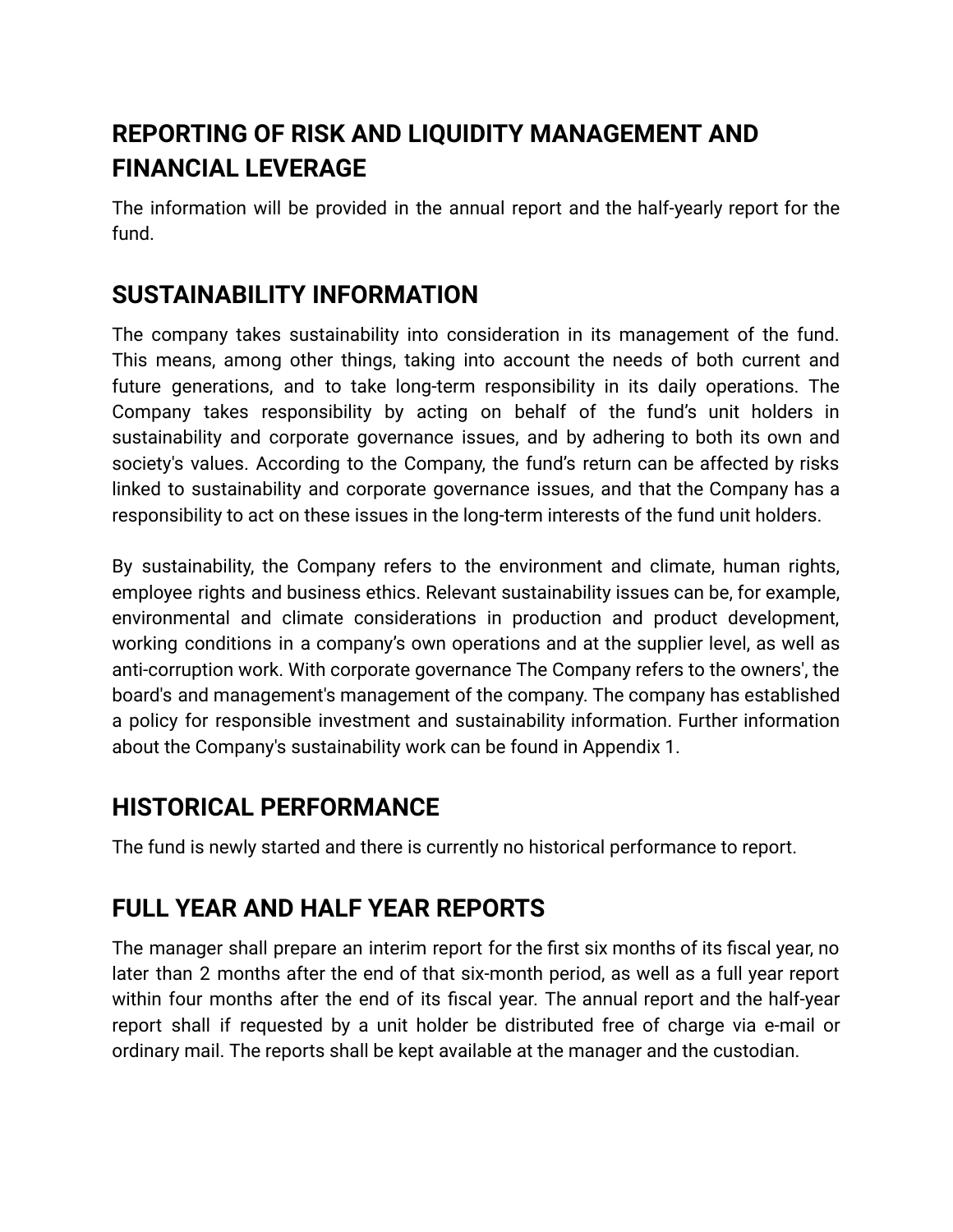# **VALUATION**

### **Valuation of the fund's assets**

The fund's assets are valued at current market value. The current market value can be determined by different methods, which are applied in the following order:

- 1. If financial instruments are traded on a market as specified in Chapter 5, Section 3 of the LVF, the latest price paid shall be used or, if such does not exist, the latest bid price.
- 2. If the price according to 1 does not exist or is clearly misleading, the current market value shall be derived on the basis of information about a recently completed transaction between independent parties in a corresponding instrument.
- 3. If method 1 or 2 cannot be applied, or according to the Company would be misleading, the current market value shall be determined by using a market principle applicable to the financial instrument in question, unless misleading, through an established valuation model.

To determine the value of holdings of fund units, the respective fund's most recently reported unit value is used.

For transferable securities and money market instruments, a market value is determined on objective grounds according to a special valuation. The special valuation is based on information on the latest transaction price, or indicative purchase price from an independent so-called market-maker if one is designated. If this information is missing or not considered reliable, the market value is determined with the help of independent brokers or other external independent sources.

For OTC derivatives, there is normally no public information on the latest price paid, nor the latest bid and ask price. The market value of OTC derivatives is therefore normally determined based on a generally accepted valuation model, such as Black & Scholes, or valuation provided by independent third parties.

### **Valuation of fund units**

The value of a fund unit is the value of the fund divided by the number of outstanding units. When calculating the fund unit value, rounding is done to two decimal places. The value of a fund unit shall be calculated on the last banking day of each month (the "Trading Day").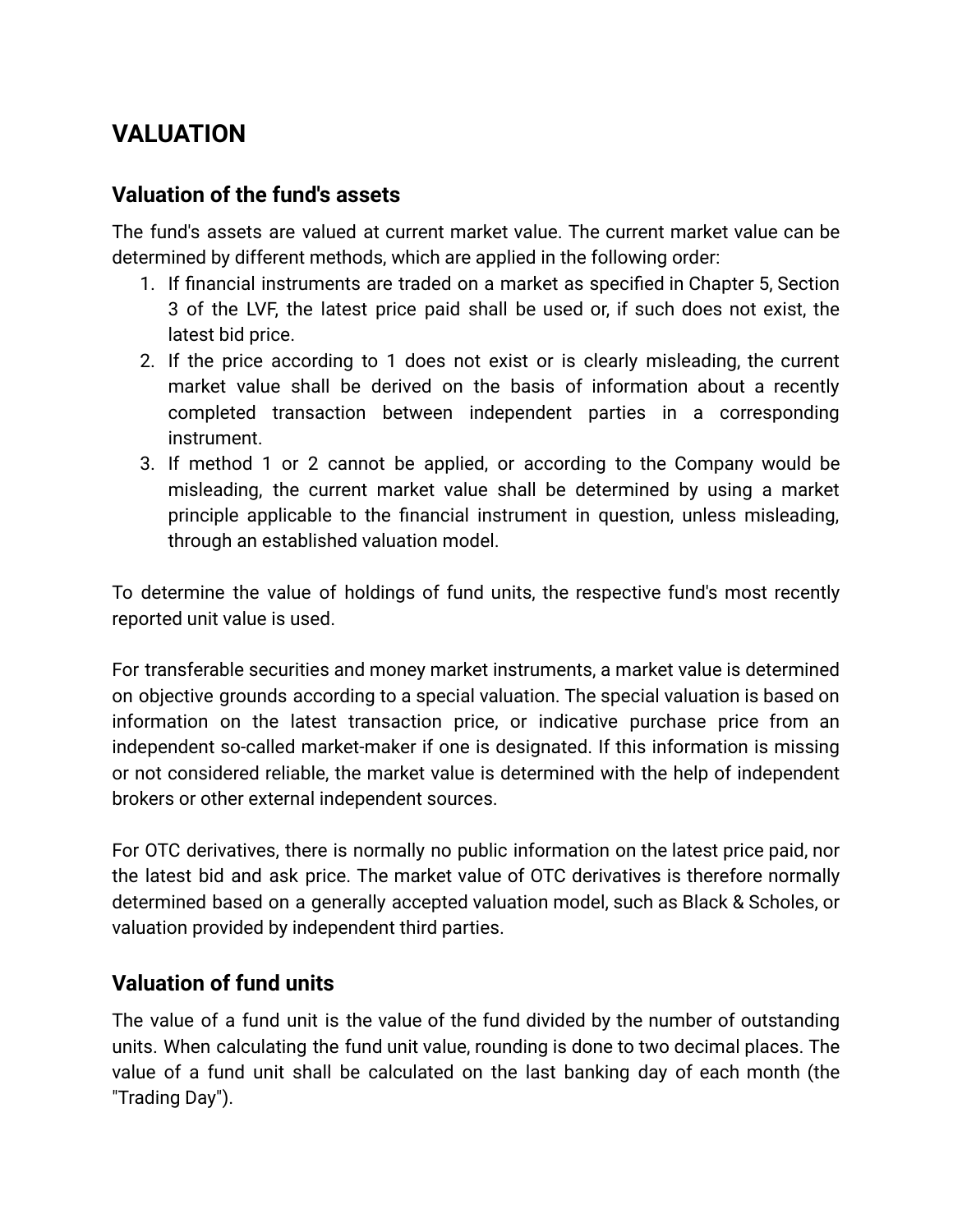The manager has the option to temporarily postpone the time for calculation and publication of the fund unit value.

## **FEES**

### **Management fee**

The management fee amounts to 1 percent annually of the fund's value. The fee is paid monthly in arrears at 1/12 percent per month and is calculated based on the fund's value on the Trading Day (before subscription and redemption are executed). The fee covers the manager's management of the fund as well as costs for custody, supervision and auditors

### **Performance-based fee**

In addition to the management fee, a performance-based fee is paid from the fund to the manager.

The remuneration is based on an individual fee model, which means that the performance-based fee is paid by the fund, and is charged to each unit holder in relation to the unit holder's return. To ensure that individual unit holders are only charged a performance-based fee that is in proportion to the return received by the individual unit holder, the manager calculates return series at each subscription opportunity. Each series represents the specific starting value and current return that is calculated equally for all shares issued at one and the same time. This enables both an individual calculation of the accrued performance-based fee that an individual unit holder has to pay at any given time or, in the event that the fund has underperformed, the distance to the High-water mark that each unit holder has.

The fee model means that in addition to the management fee, a performance-based fee is paid to the manager of 20 per cent of the part of the total return for each individual unit holder that exceeds a return threshold. The return threshold consists of the value at which the performance-based fee was last charged to the fund unit holder, so-called High-water mark, adjusted with the return on the so-called threshold interest rate (see below) during the same period. If the fund unit holder is not charged any performance-based fee, the fund unit owner's initial value is used as High-water mark.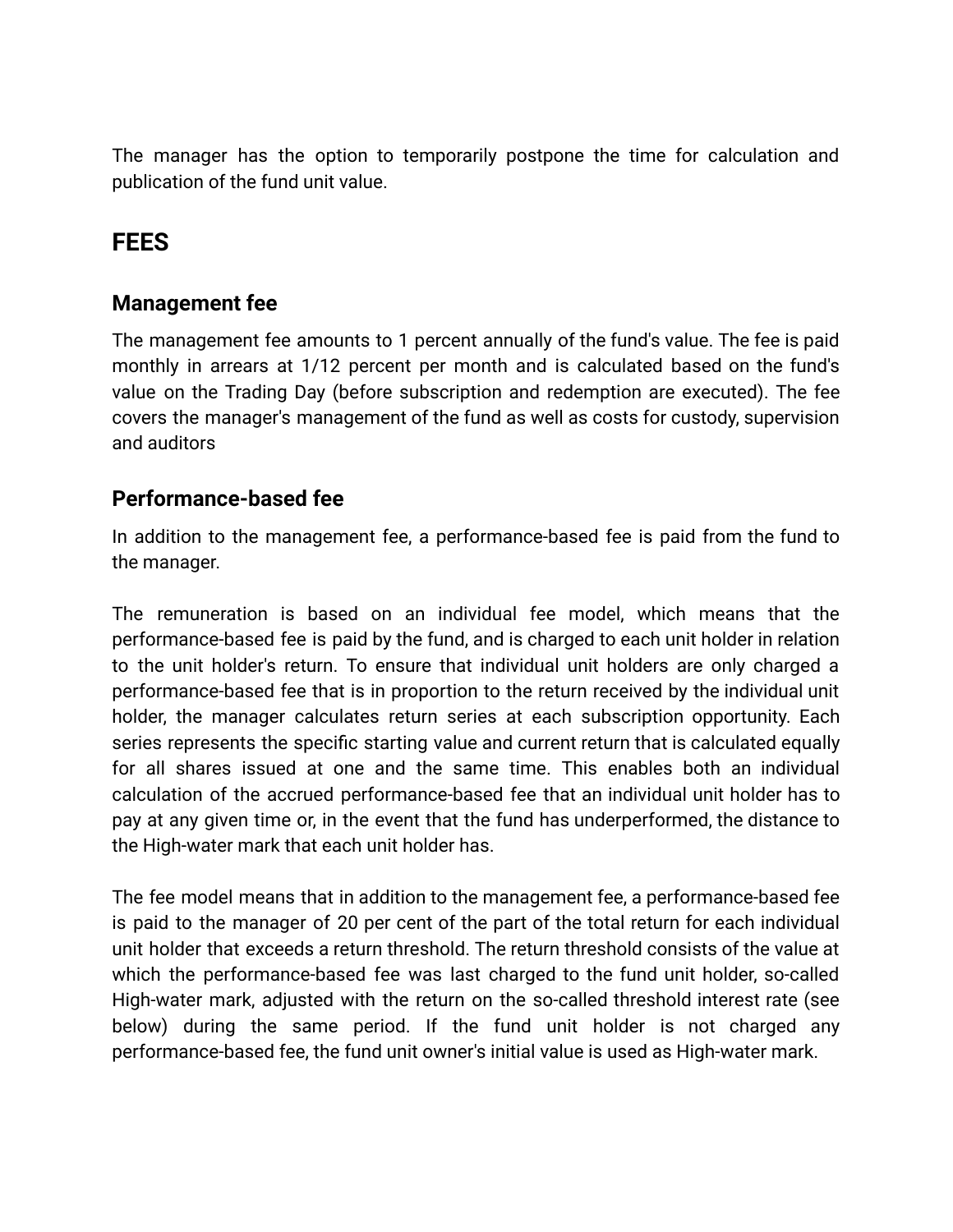The threshold interest rate corresponds to what the manager considers to be the risk-free interest rate, which is 0 percent.

If a unit-holder redeems his fund units and at the same time has an accumulated negative return to his credit according to the compensation model applied, the unit-holder cannot utilize the accumulated negative return after redemption.

The number of fund units is rounded to six decimal places. The size of the fee is rounded to the nearest whole SEK. The threshold interest rate is rounded to two decimal places.

### **Other fees**

Transaction costs, such as brokerage commission, costs for short-term credits taken up by the fund, taxes, delivery and other costs in connection with the fund's assets and purchases and sales thereof, shall be charged to the fund.

## **SUBSCRIPTION AND REDEMPTION OF FUND UNITS**

### **Subscription and redemption**

Subscription (unit holder's subscription) and redemption (unit holder's redemption) can take place monthly. The minimum amount for a fund subscription is, as a general rule, SEK 10,000,000. Notification of subscription or redemption cannot be limited or revoked unless the manager or its appointee allows it.

Fund units must be redeemed if funds are available in the fund. If this is not the case, funds must be raised through the sale of the fund's financial instruments and redemption must be effected as soon as possible. If redemption funds must be acquired through the sale of the fund's financial instruments, such sales must take place and redemption must be effected as soon as possible.

Should a sale significantly disadvantage other unit holders, the manager may, after notification to the financial authorities, delay the sale of financial instruments. The manager also has the mandate to temporarily postpone the Trading Day upon redemption.

According to the fund provisions, the manager may close the fund for new subscriptions if the fund's assets in the manager's opinion exceed an optimal level. The manager may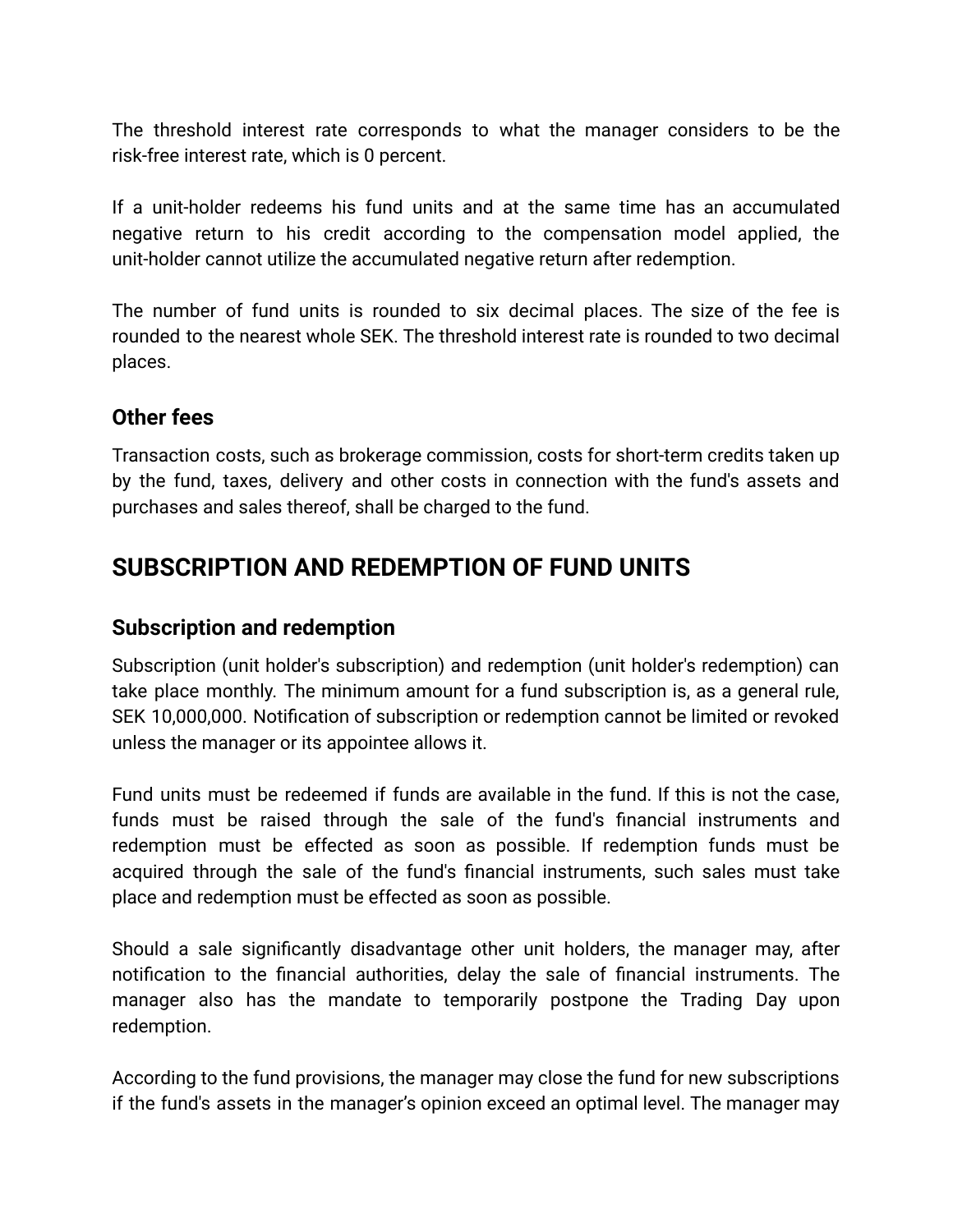alternatively state that the net subscription (subscription minus redemption) may take place in total with a certain maximum amount, if a too high total subscription amount according to the manager's assessment could significantly adversely affect the interests of unit holders. The assessment of the fund's optimal management volume and the size of the available amount for net subscription will be based on the fund management objectives and the manager's perception of the fund's ability to achieve these objectives. Presently, the manager thinks that the fund may need to be closed for new subscriptions when the fund's value amounts to around four billion Swedish kronor. The manager will continuously evaluate the fund's capacity and may revise this assessment.

### **Subscription and redemption dates**

The subscription date occurs on the Trading Day when the manager has received a complete notification of subscription and the subscription proceeds have been transferred to the fund's account. The subscription price is determined on the same Trading Day as the above steps have been completed. The fund's base currency is Swedish kronor. Notice of subscription of

fund units cannot be conditional or revoked. Shares can be subscribed for in Swedish kronor.

Notification of redemption must be received by the manager or appointed by the manager no later than 12.00 local time (CEST) three banking days before the Trading Day.

Should the request reach the manager or appointed by the manager after 12.00 local time (CEST) three banking days before the Trading Day, the manager shall execute the request on the next Trading Day. Payment for redeemed shares are made to the specified bank account, usually ten banking days after the price is determined. "Banking day" refers to a day in Sweden that is not a Sunday or public holiday or that is equated with a public holiday (such days are currently Saturday, Midsummer's Eve, Christmas Eve and New Year's Eve).

### **Subscription and redemption price**

The subscription and redemption price is the fund unit value for the fund calculated in accordance with § 8 on the Trading Day. The subscription and redemption price is not known when the request for subscription or redemption is submitted to the manager. The number of fund units that the subscribed amount has resulted in and the respective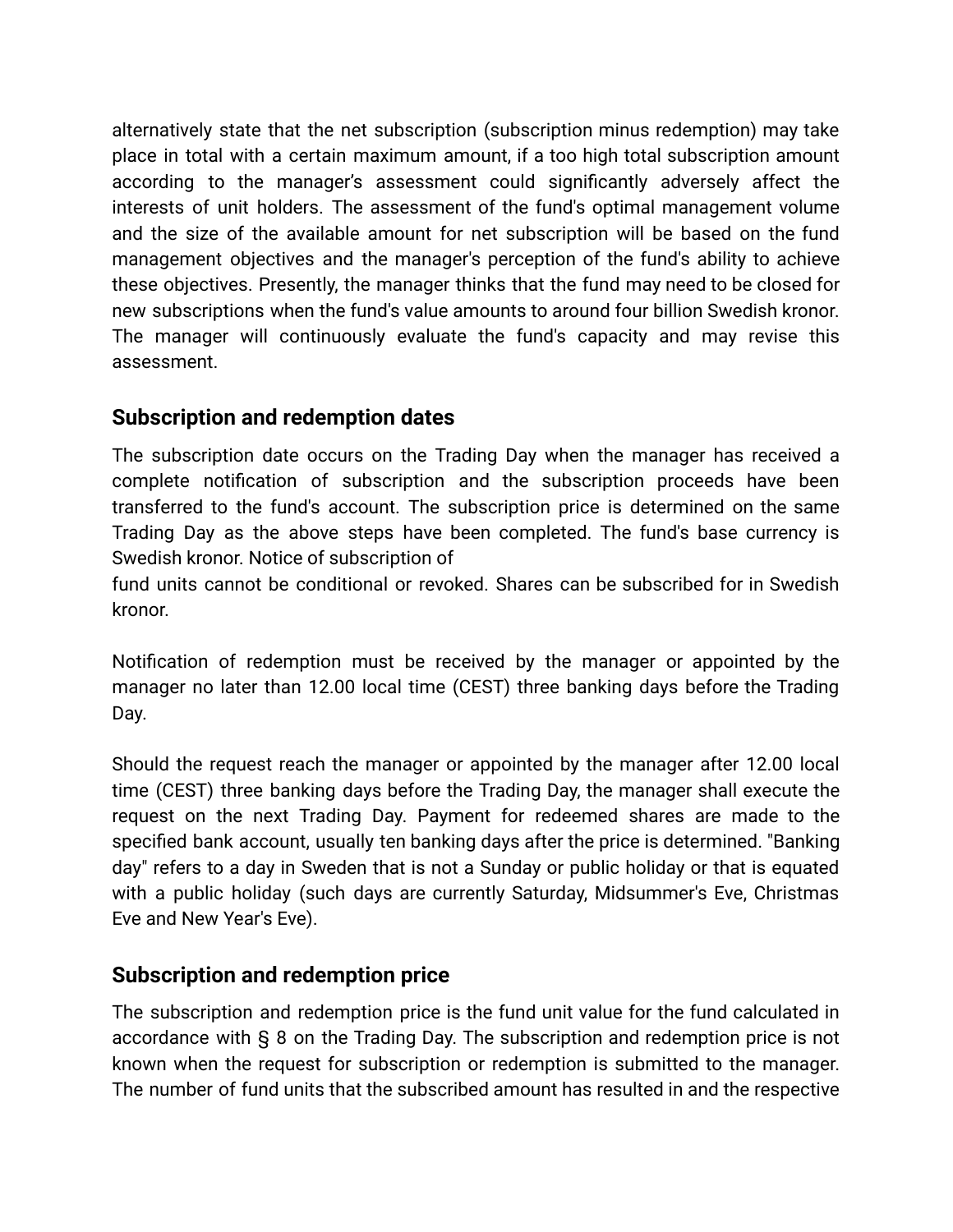funds that the redemption of fund units has resulted in is announced to the unit holder when the value of the units has been determined.

The manager has the option to temporarily postpone the calculation of the subscription and redemption price.

The fund unit value is published monthly on the manager's website but can also be published via other media.

# **EXTRAORDINARY CIRCUMSTANCES**

If such extraordinary circumstances have occurred which mean that a valuation of the fund's assets cannot be made in a way that ensures the fund unit holders' equal rights, the manager may, after notification to Finansinspektionen, postpone the date for calculation and publication of the fund unit value (§ 8). and the calculation of the subscription price and the redemption price (§ 9) until trading has resumed.

# **PERMITTED INVESTORS**

The fund is aimed at the general public, and units in the fund may be subscribed for by Swedish and foreign investors. The fact that the fund is aimed at the public does not mean that it is aimed at such investors whose subscription of a share in the fund or participation in the fund in general is in conflict with provisions in Swedish or foreign law or regulations. Nor is the fund aimed at such investors whose subscription or holding of units in the fund means that the fund or the manager becomes obliged / obliged to take a registration measure or other measure that the fund or the manager would not otherwise be obliged / obliged to take. The manager has the right to refuse subscription to such investors as referred to above in this paragraph. Unitholders are also obliged to, if applicable, notify the manager of any changes in national domicile.

The manager may redeem unit holders' shares in the fund - against the unit holder's objection - if it turns out that unit holders have subscribed for a share in the fund in violation of provisions in Swedish or foreign law or regulations or that the manager becomes a shareholder in the fund obliged to take a registration measure or other measure for the fund or the manager that the fund or the manager would not be obliged to take if the unit holder would not hold units in the fund.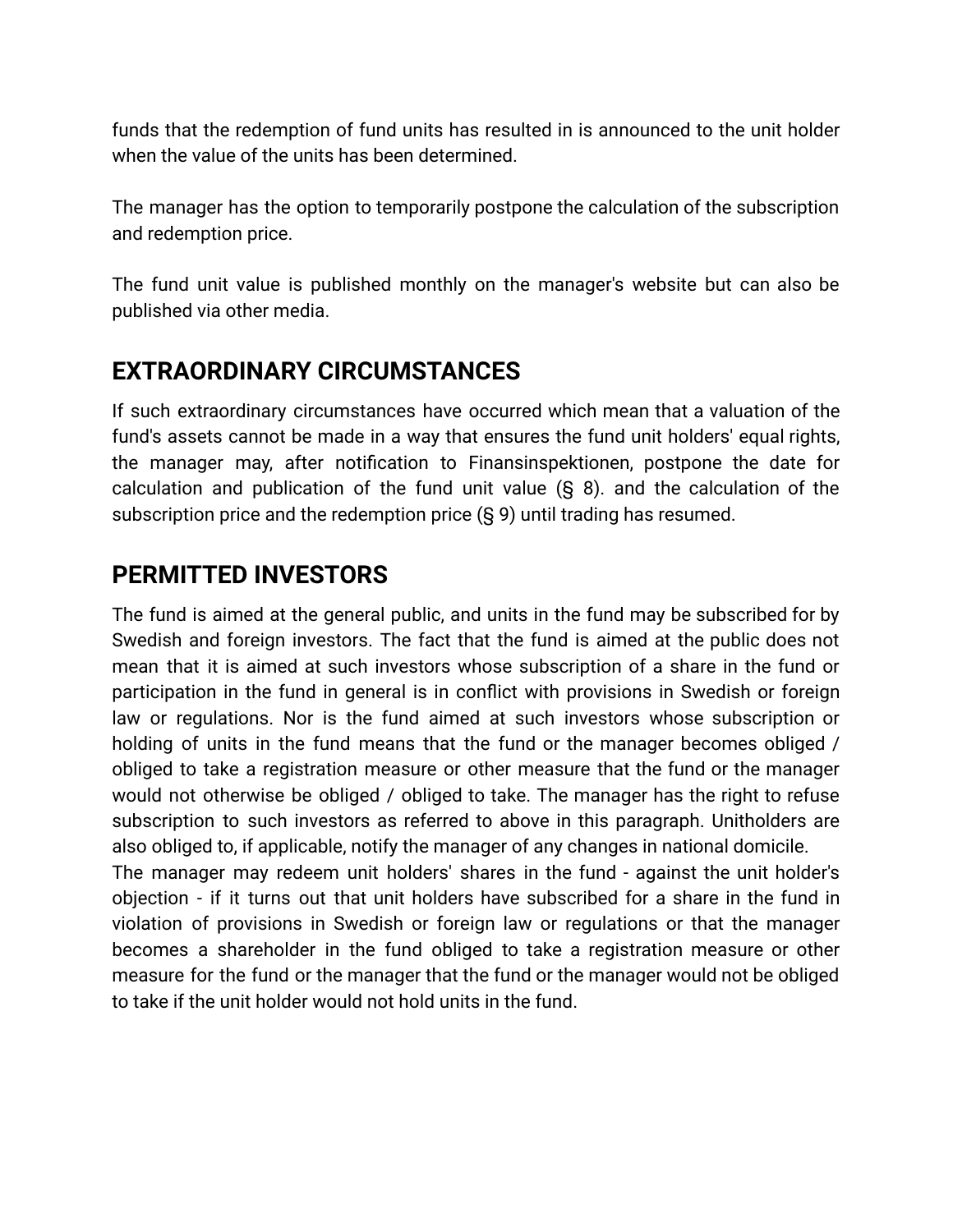# **TERMINATION OF THE FUND OR TRANSFER OF FUND ACTIVITIES**

If the manager decides that the fund shall be terminated or that the fund's management, after consent by the financial authorities, shall be transferred to another fund company, all unit holders will be informed of this by mail. Information will also be available at the manager and the custodian.

The management of the fund shall be taken over immediately by the custodian if the financial authorities revokes the manager's permit or the manager has entered into liquidation or has been declared bankrupt.

# **AMENDMENT OF FUND PROVISIONS**

Changes to the fund rules may only take place by decision of the manager's board and must be submitted to the financial authorities for approval. After the change has been approved, the decision must be available at the manager and the custodian, as well as is announced in the manner instructed by the financial authorities.

# **PLEDGE AND TRANSFER OF FUND UNITS**

Pledge of fund units must be notified in writing to the manager or the manager appointee.

The registration must state:

- ❖ who is the unit holder and mortgagee,
- ❖ the shares covered by the pledge, and
- ❖ any restrictions on the scope of the pledge.

Unitholders must be notified in writing that the manager has made a note of the pledge in the register of unitholders. The pledge ceases when the mortgagee has notified the manager in writing that the pledge shall cease and the manager has deleted the entry on the pledge in the register of unit holders.

Transfer of a fund unit requires the manager to approve the transfer. Requests for the transfer of fund units must be notified in writing to the manager or the manager appointee. The notification of transfer of a fund unit must be signed by the unit holder and must state:

❖ who is the unit holder and to whom the units are to be transferred,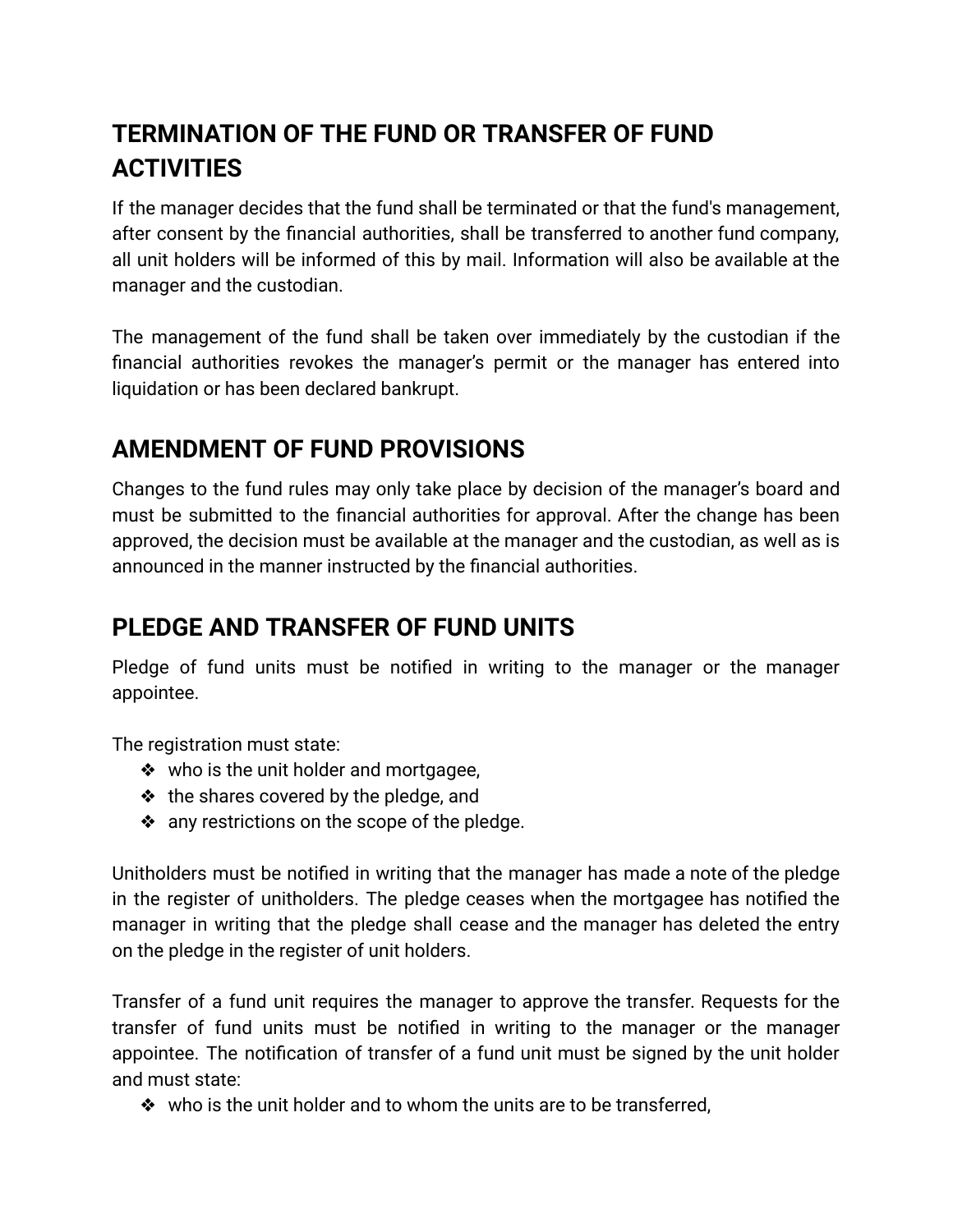- ❖ the unit holder's social security number / organization number,
- ❖ address,
- ❖ telephone number,
- ❖ VP account or depository bank and depository number,
- ❖ bank account, and
- ❖ the purpose of the transfer.

# **TAX ISSUES IN SWEDEN**

Below is a general description of the tax rules that apply to the fund and its unit holders according to the current Swedish tax legislation.

Unless otherwise stated, the description refers only to in Sweden taxable individuals that do not have special tax exemptions,.

The description is not intended to be exhaustive and does not cover situations involving holdings in the fund that for example are linked to an investment savings account (ISK), unit-linked insurance, IPS, premiepension or are held as inventory assets in business.

Unitholders in the fund should be aware that the tax legislation in the unitholder's home nation and in the nation where the fund is registered affects the taxation of any dividend or capital gain on the sale of the fund units.

## **Taxation of the Fund**

Since 1 January 2012, Swedish mutual funds have not been liable to tax on income from assets included in funds. Instead, it is the person who owns units in the fund that is to be taxed at a flat rate in relation to the value of the shares. The provisions apply to both natural and legal persons.

The annual standard income amounts to 0.4 percent of the value of the shares at the beginning of the calendar year. The standard income is then included in the income category capital and taxed at 30 percent. For legal entities the standard income is taxed in the income category business activities, currently a tax rate of 20.6 per cent. Tax information is automatically provided for individuals and Swedish estates, while legal persons are responsible for calculating their standard income and pay the associated taxes. The correct tax calculation can be affected by individual circumstances and those who are uncertain of any tax consequences should seek expert help.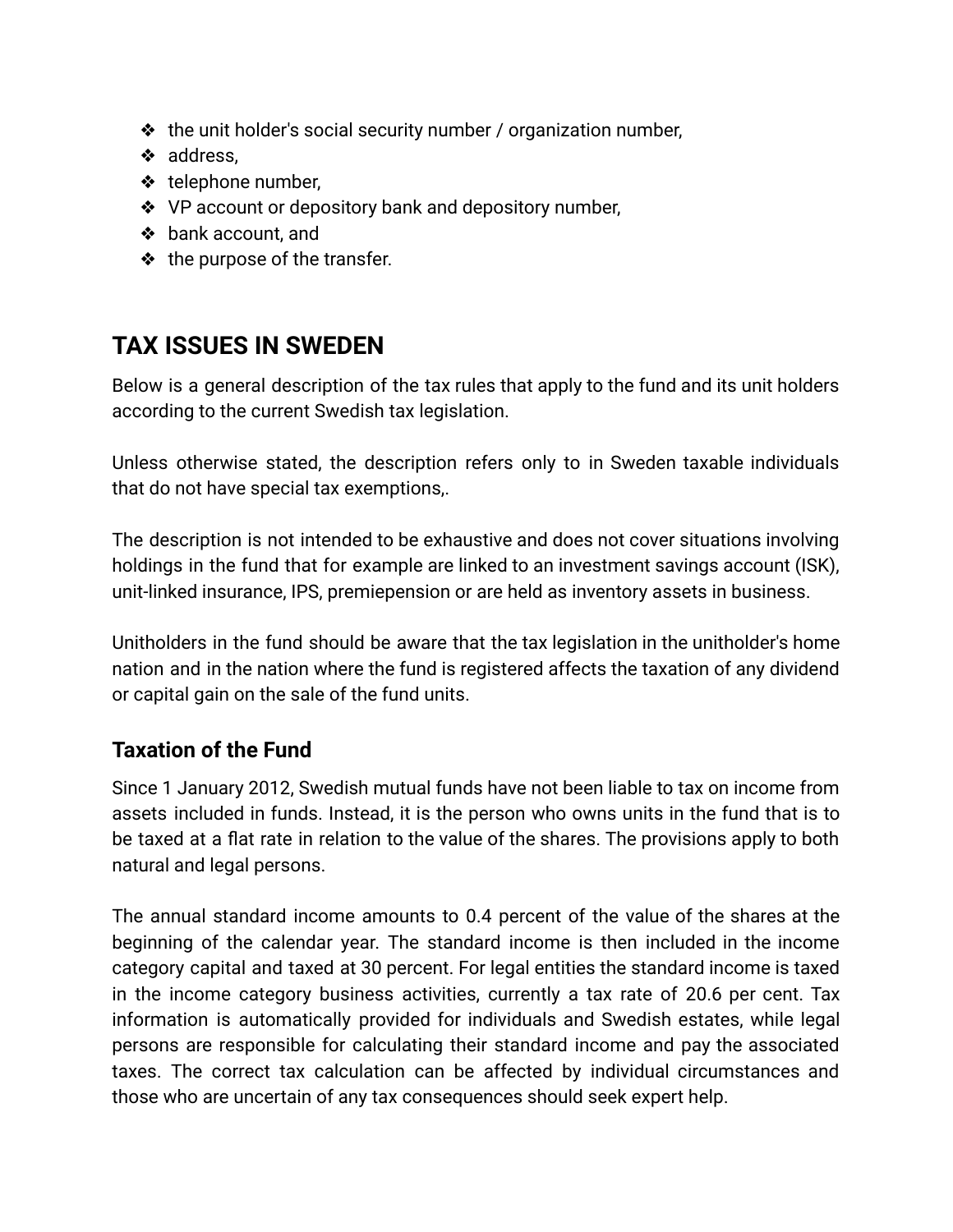For the Swedish investment account types ISK and KF, other rules apply.

For unit holders with tax domicile in a country other than Sweden, the tax rules in the home country apply.

## **MEANS TO COVER LIABILITY**

To cover risks of liability for damages due to errors or negligence in the activity according to ch. § 1 LAIF, which the manager operates, the manager has set aside extra funds in the capital structure.

### **Limitation of liability**

#### *The manager*

The manager is not liable for damage due to Swedish or foreign legislation, Swedish or foreign government action, war event, strike, blockade, boycott, lockout or other similar circumstances. The proviso regarding strikes, blockades, boycotts and lockouts applies even if the manager is the subject of or takes such a conflict measure. Damage that has arisen in other cases shall not be compensated by the manager, if the manager has been normally careful. The manager is in no way liable for indirect damage, unless the indirect damage was caused by the manager's gross negligence. Nor is the manager liable for damage caused by unit holders or others violating law, ordinance, regulation or these fund regulations. In this case, unit-holders are advised that they are responsible for ensuring that documents submitted to the manager are correct and duly signed, and that the manager is notified of changes regarding the information provided.

The manager is not liable for damage caused by, Swedish or foreign, regulated market or other marketplace, custodian bank, central securities depository, clearing organization, or others that provide similar services, nor by clients hired by the manager with due care or assigned to the manager. The same applies to damage caused by the above-mentioned organizations or contractors becoming insolvent. The manager is not liable for damage that arises for the fund, unit holders in the fund or others due to a restriction of disposition that may be applied to the manager regarding financial instruments.

If there is an obstacle for the manager to fully or partially implement a measure in accordance with an agreement due to a circumstance stated above, the measure may be postponed until the obstacle has ceased. If, as a result of such a circumstance, the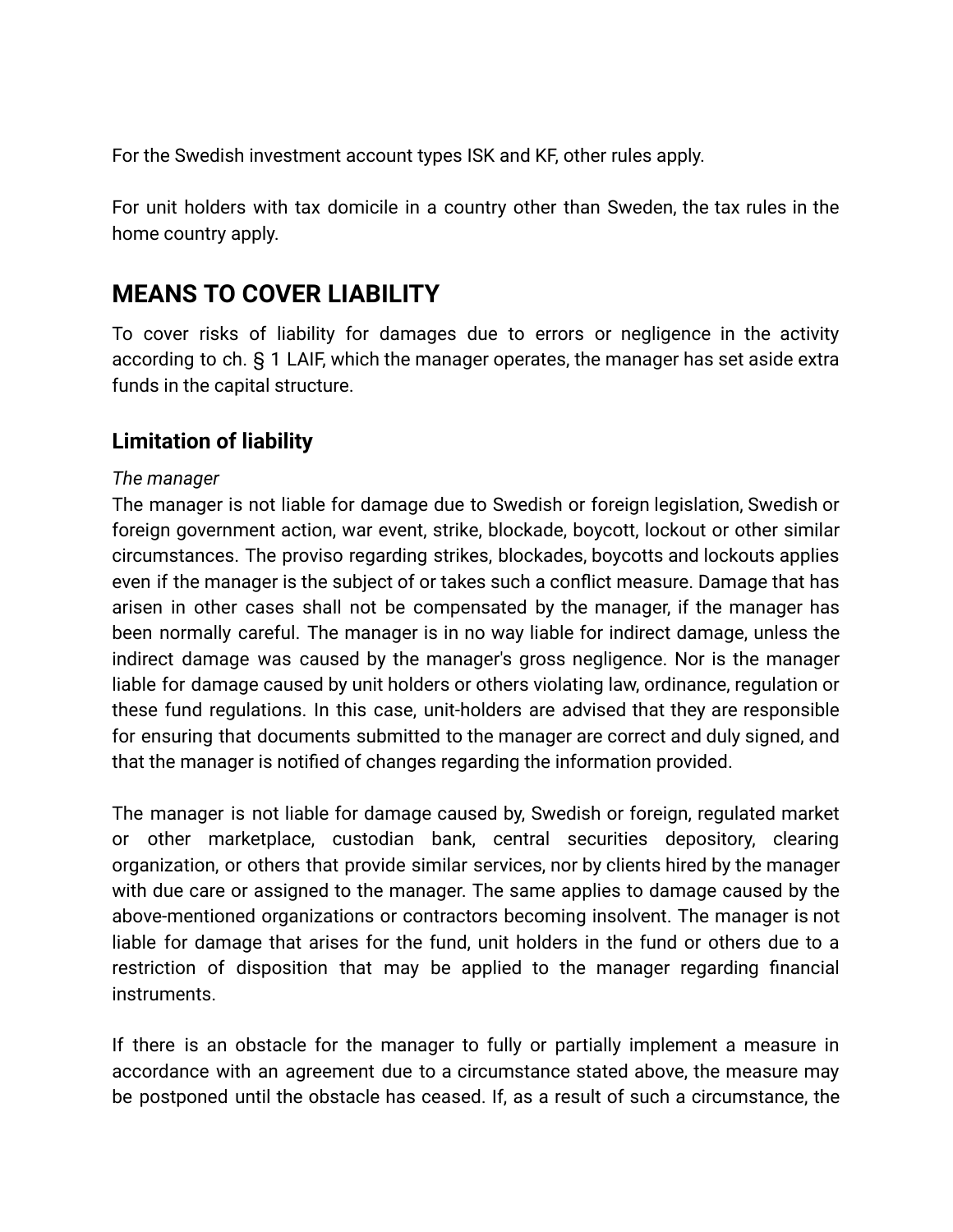manager is prevented from making or receiving payment, the manager and the unit holder shall not be obliged / obliged to pay default interest. The corresponding exemption from the obligation to pay default interest applies even if the manager, pursuant to section 10, temporarily postpones the time for valuation, subscription or redemption of fund units.

That unit holders, notwithstanding what is stated above, in certain cases are still entitled to damages may follow from ch. 28-31 §§ LAIF.

#### *The Custodian*

In the event that the custodian or a custodian bank has lost financial instruments that are deposited with the custodian or a custodian bank, the custodian shall without undue delay return financial instruments of the same type or issue an amount corresponding to the value to the manager on behalf of the fund. However, the custodian is not liable in the event that the loss of the financial instruments is caused by an external event beyond the custodian's reasonable control, and the consequences of which were impossible to avoid despite all reasonable efforts, such as damage due to Swedish or foreign law, Swedish or foreign government action, war event, strike, blockade, boycott, lockout or other similar circumstance. The proviso regarding strikes, blockades, boycotts and lockouts applies even if the custodian is the subject of or takes such a conflict measure itself.

The custodian shall not be liable for any damage other than such damage as is referred to in the first paragraph, unless the custodian has intentionally or through negligence caused such other damage. The custodian is also not liable for such other damage if the circumstances specified in the first paragraph are present.

The depositary is not liable for damage caused by, Swedish or foreign, stock exchange or other marketplace, registrar, clearing organization or others that provide similar services, and, in the case of damage other than those specified in the first paragraph, nor for damage caused by a custodian bank or another contractor hired by the depositary with due skill, diligence and care and regularly supervised or instructed by the manager. The custodian is not liable for damage caused by the aforementioned organizations or contractors becoming insolvent. However, an assignment agreement regarding the storage of assets and control of ownership does not deprive the custodian of its responsibility for losses and other damage under LAIF.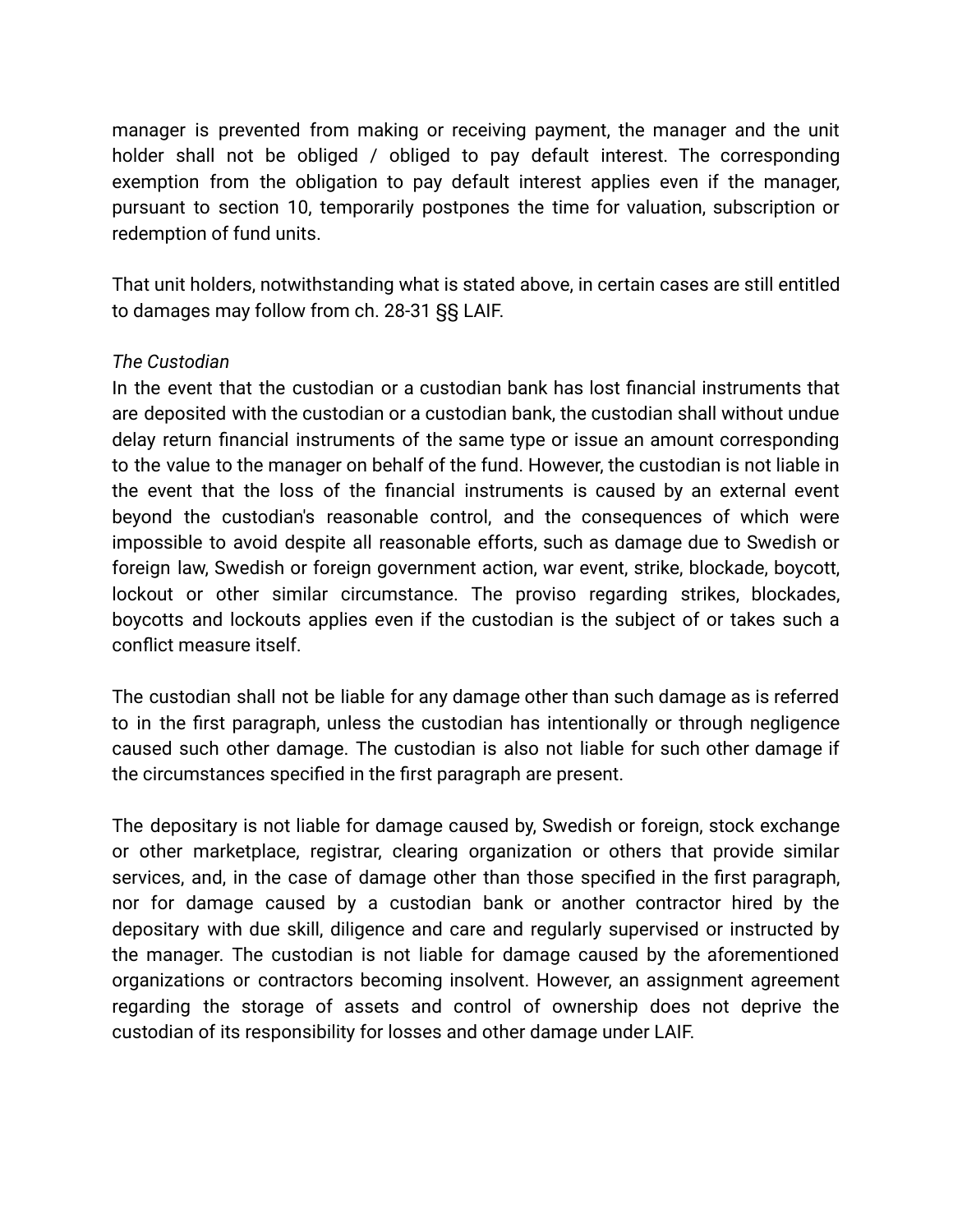The custodian is not liable for damage that occurs to the manager, unit holder, the fund or others as a result of a restriction on disposal that may be applied to the custodian regarding financial instruments. The custodian is in no way liable for indirect damage. If there is an obstacle for the depositary to fully or partially implement a measure due to a circumstance specified in the first paragraph, the measure may be postponed until the obstacle has ceased. In the event of deferred payment, the custodian shall not pay default interest. If interest is applicable, the custodian shall pay interest at the interest rate applicable on the due date.

If, as a result of a circumstance specified in the first paragraph, the custodian is prevented from receiving payment for the fund, the custodian is entitled to interest for the period during which the obstacle existed only in accordance with the conditions that applied on the due date.

That unit holders, notwithstanding what is stated above, in certain cases are still entitled to damages may follow from ch. 22 § LAIF.

# **SHAREHOLDER REGISTER**

The manager is responsible for the register of all unit holders and their holdings. The unit holder's holdings are reported in the annual report, which also includes tax information

Registration of a share is required for the right to a share in the fund and the resulting rights.

## **DELEGATION**

The manager has entered into an assignment agreement with AIF Management AB regarding the provision of fund management services, valuation services and financial services.

The manager has entered into an assignment agreement with Transcendent AB regarding the provision of compliance services.

The manager has entered into an assignment agreement with Moneo AB regarding the provision of internal audit services.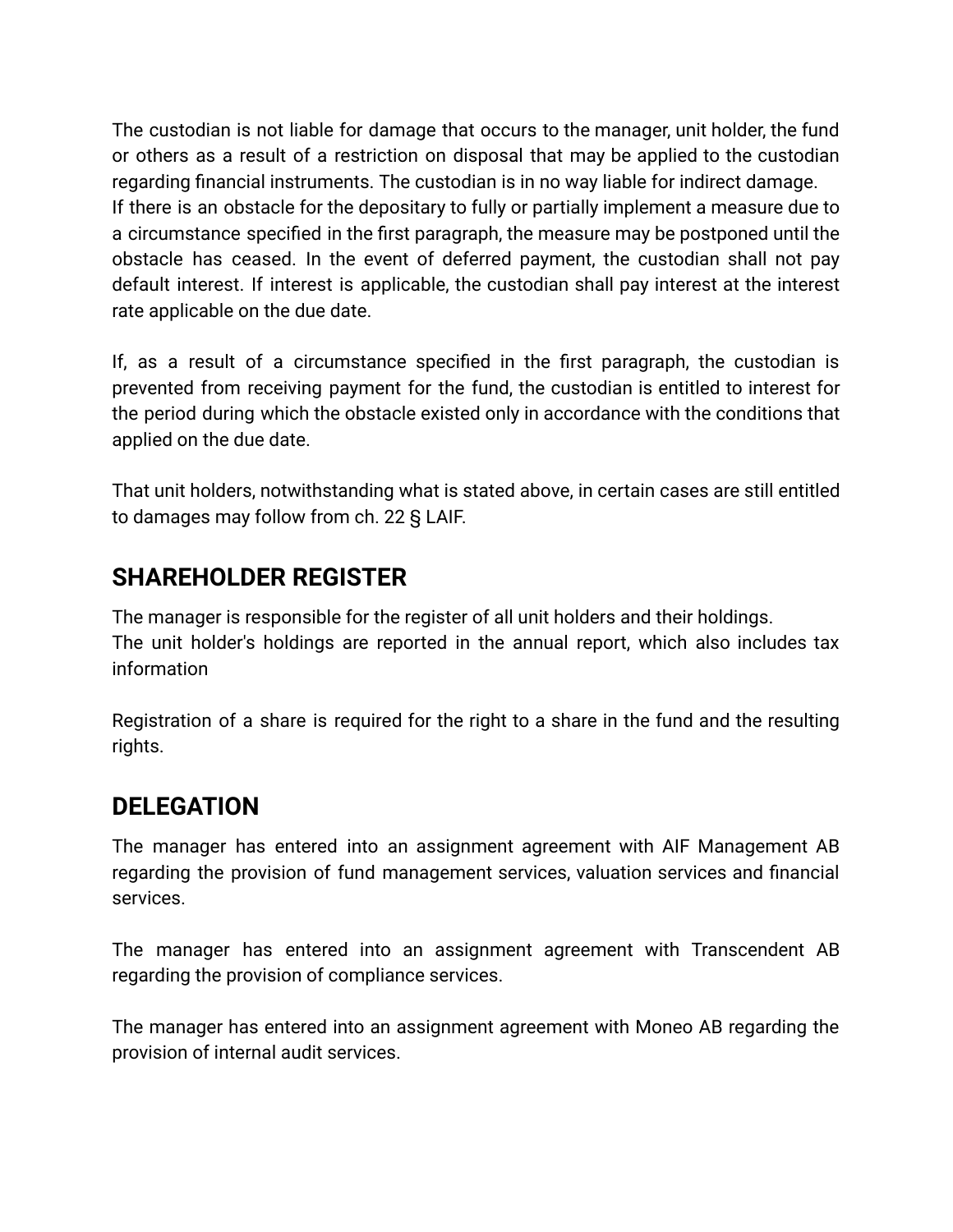The manager has entered into an assignment agreement with AIFM Capital AB regarding the provision of risk function services.

The manager continuously examines how conflicts of interest should be avoided and, in the event that conflicts of interest are identified, how these should be handled. AIFM Capital AB and AIF Management AB are part of the same group. The risk function, which provided by AIFM Capital AB, will perform checks on certain steps performed by AIF Management AB in its capacity as contractor for the manager. This entails a potential conflict of interest. The manager has taken measures to ensure that the conflict of interest is handled in a requisite manner.

## **PRIME BROKER**

Skandinaviska Enskilda Banken AB (publ) ("SEB") is the *prime broker* for the fund and the manager has entered into agreements with SEB regarding the services that SEB shall provide in its capacity as primary broker and custodian. The fund's assets can be transferred to SEB and SEB can also dispose of some of the fund's assets in its function as custodian. The manager has not transferred any responsibility to SEB.

The manager continuously examines how conflicts of interest should be avoided and, in the event that conflicts of interest are identified, how these should be handled. At present, the board has not, in addition to what is already stated above, identified any potential conflicts of interest that may arise in relation to SEB in its capacity as prime broker.

# **CUSTODIAN**

**Custodian**: SEB **Seat**: Stockholm **Organization number**: 502032-9081 **Legal form of the custodian**: Swedish limited liability company **The custodian's main activities**: Banking.

The custodian shall execute the manager's instructions regarding the fund if they do not conflict

the provisions of LAIF or another legal statute or against the fund provisions, and ensure that: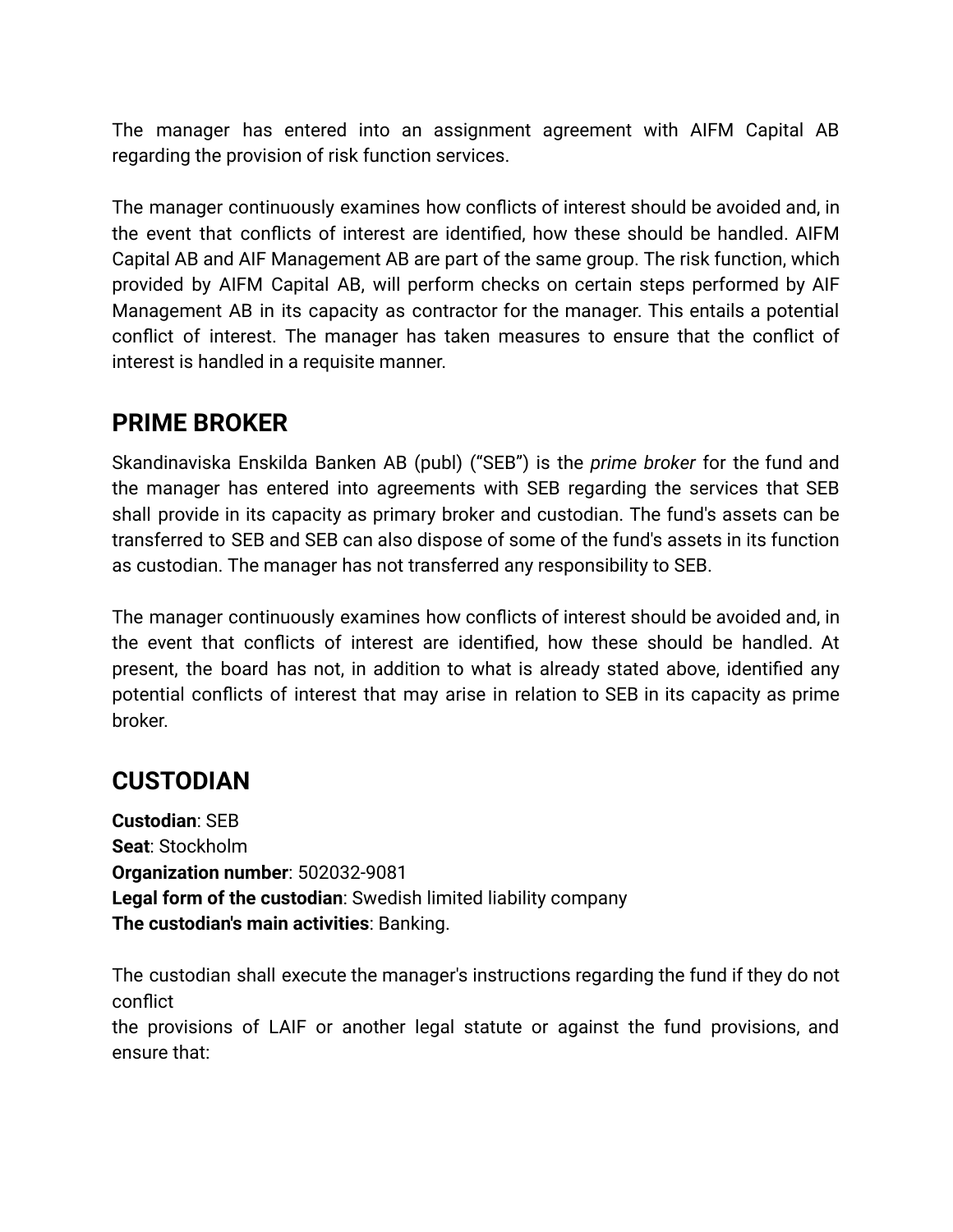- ❖ the sale, redemption and cancellation of units in the fund are carried out in accordance with LAIF and the fund provisions,
- ❖ the value of the units in the fund is calculated in accordance with LAIF and the fund provisions,
- ❖ compensation for transactions involving a fund's assets is paid into the fund without delay, and
- ❖ the fund's income is used in accordance with the provisions of LAIF and the fund provisions

In addition to the above, the custodian shall monitor the fund's cash flows as well as take custody of the financial instruments in the fund.

Further information about the custodian is provided at the request of unit holders.

# **COMPENSATION POLICY**

Determination of compensation is based on a market assessment. The manager pays no variable compensation.

Further information about the compensation system can be found on the manager's website. The information can be sent to unit holders free of charge on request.

# **EQUAL TREATMENT AND LEGAL CONSEQUENCES OF AN INVESTMENT IN THE FUND**

All fund units in the fund are the same size and entail an equal right to the property included in the fund.

The fund falls within Swedish jurisdiction and is subject to Swedish law. This means that rules on recognition and enforcement of judgments in accordance with Regulation 2001/44 / EC on jurisdiction and recognition and enforcement of judgments in civil and commercial matters (Brussels I Regulation), Convention on Jurisdiction and on the recognition and enforcement of judgments in civil and commercial matters (Lugano Convention), Regulation 1346/2000 / EC on insolvency proceedings (Insolvency Regulation), the Convention between Denmark, Finland, Iceland, Norway and Sweden regarding bankruptcy (Nordic Bankruptcy Convention) or the New York Convention on Recognition and enforcement of foreign arbitration awards (New York Convention) may be applicable.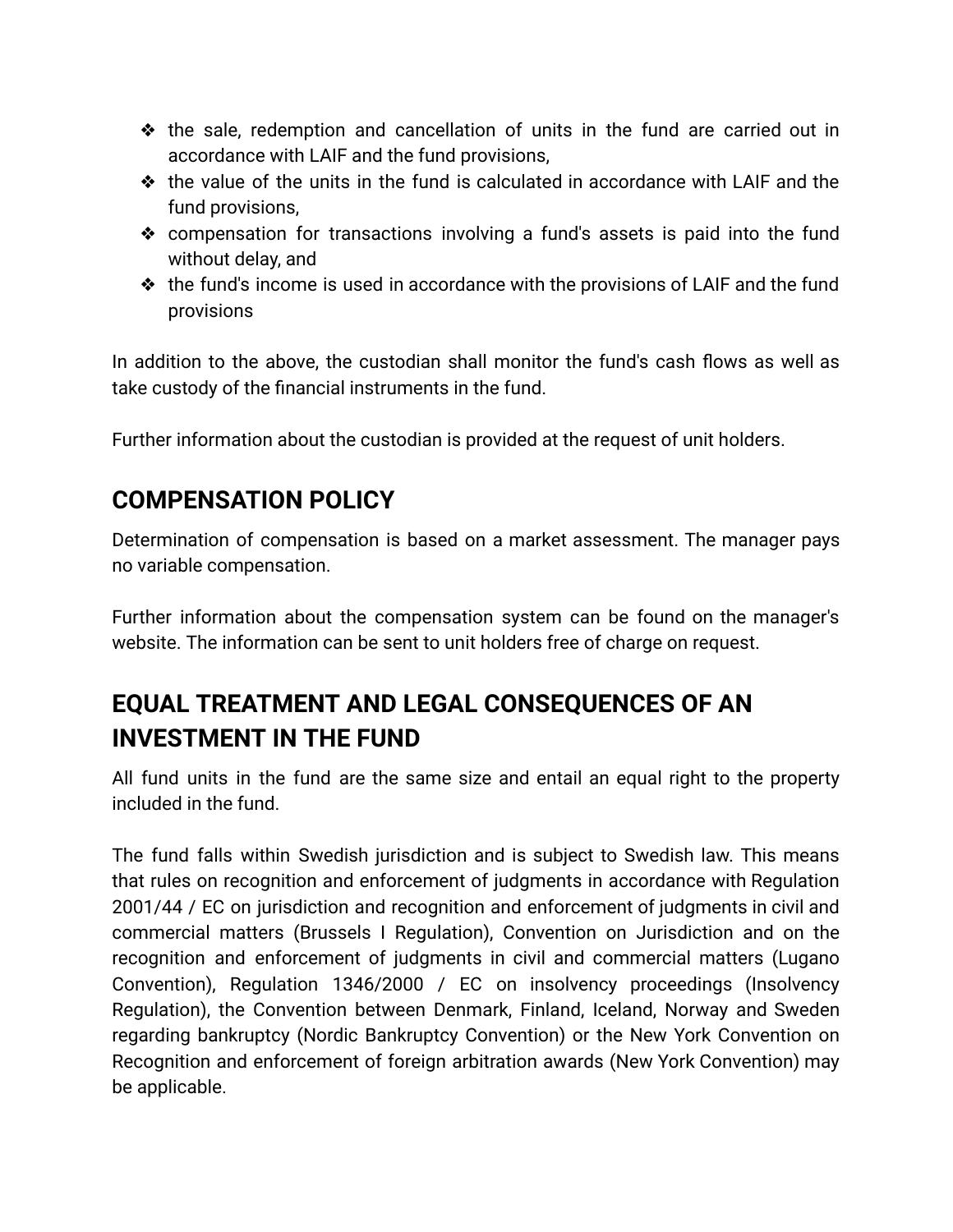# **INFORMATION ABOUT THE MANAGER AND MANAGED FUNDS**

**Manager**: Antiloop AB **Address**: Birger Jarlsgatan 12, 11434 Stockholm **Organization number**: 559242-0722 **The legal form of the manager**: Swedish limited liability company with a share capital of SEK 1,250,000 The manager was formed in 2019 and is seated and headquartered in Stockholm. **Board members**: Peter Dahlberg (Chairman of the Board), Martin Sandquist (Board member), Anna Svan (board member) and Alfred von Platen (board member).

**CEO:** Anna Svan

**Other senior executives:** Karl-Mikael Syding (Deputy CEO), Martin Sandquist (Chief Investment Officer) **The manager's auditor**: Daniel Algotsson, PwC **Fund Audit Company**: PwC

#### **ABOUT THE INFORMATION BROCHURE**

The information brochure has been prepared in accordance with LAIF and Finansinspektionen's regulations (FFFS 2013: 10) on Alternative Investment Fund **Managers** 

This brochure and the fund regulations for the fund together constitute the so-called *information brochure*.

The manager must submit a half-yearly report for the first six months of the financial year within two months from the end of the half-year, and an annual report for the fund within four months from the end of the financial year. The statements shall be sent free of charge to unit holders who request it and be made available from the manager and the custodian.

## **FUND PROVISIONS**

The fund rules for the fund are set out in Appendix 3.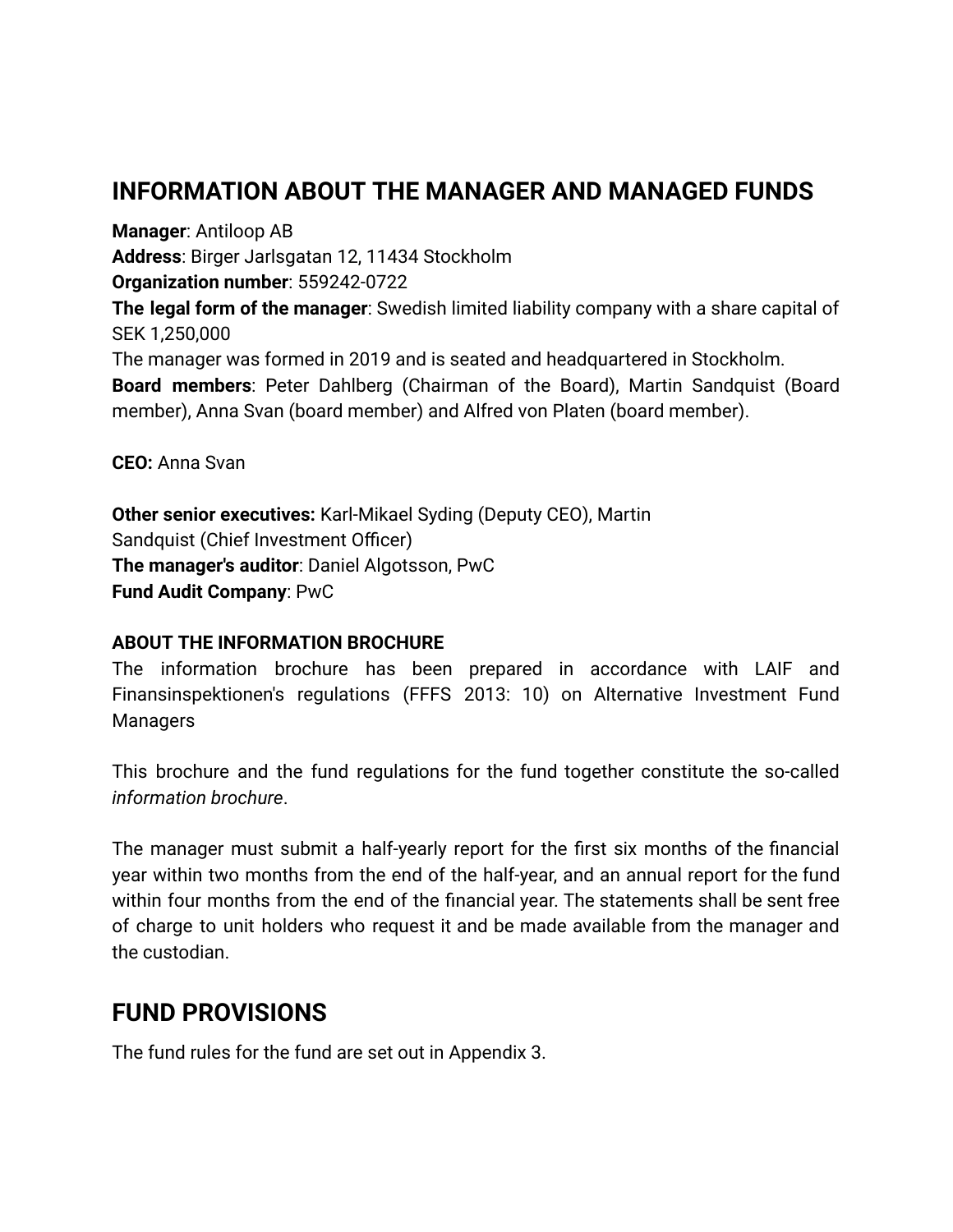### **Appendix 1**

#### **Sustainability information**

The fund's goal is to deliver a high risk-adjusted return to its customers. Investments in sustainable industries and companies are an as natural as necessary path forward for the fund. Companies with a less sustainable profile are exposed to both political risk and higher capital costs than companies whose operations are adapted to society's accepted standards for ethics and environmental considerations.

#### Sustainability information

 $\boxtimes$  Sustainability aspects are taken into account in the management of the fund  $\Box$  Sustainability aspects are NOT taken into account in the management of the fund

Sustainability aspects that are taken into account in the management of the fund  $\Box$  Environmental aspects (eg companies' impact on the environment and climate) ☒ Social aspects (eg human rights, labor rights and equal treatment) ☐ Corporate governance aspects (eg shareholders' rights, issues of remuneration to senior executives and anti-corruption)

#### Method used: The fund selects

 $\Box$  Sustainability aspects are crucial for the manager's choice of company.

The fund has specific and stated criteria for selecting companies based on environmental, social and business ethics issues. Analysis of the companies' work with sustainability is crucial for the selection of companies in the fund.

#### $\boxtimes$  The fund's manager takes sustainability issues into account

Sustainability aspects are taken into account in company research and investment decisions, which influences but does not have to be decisive for which companies are selected into the fund.

#### Method used: The fund opts out

Products and services:

The fund does not invest in companies that are involved in the following products. The fund can only invest in companies where a maximum of five percent of the turnover may involve activities that are attributable to the specified product or service.

☒ Cluster bombs, land based mines meant for people

☒ Chemical and biological weapons

☒ Nuclear weapons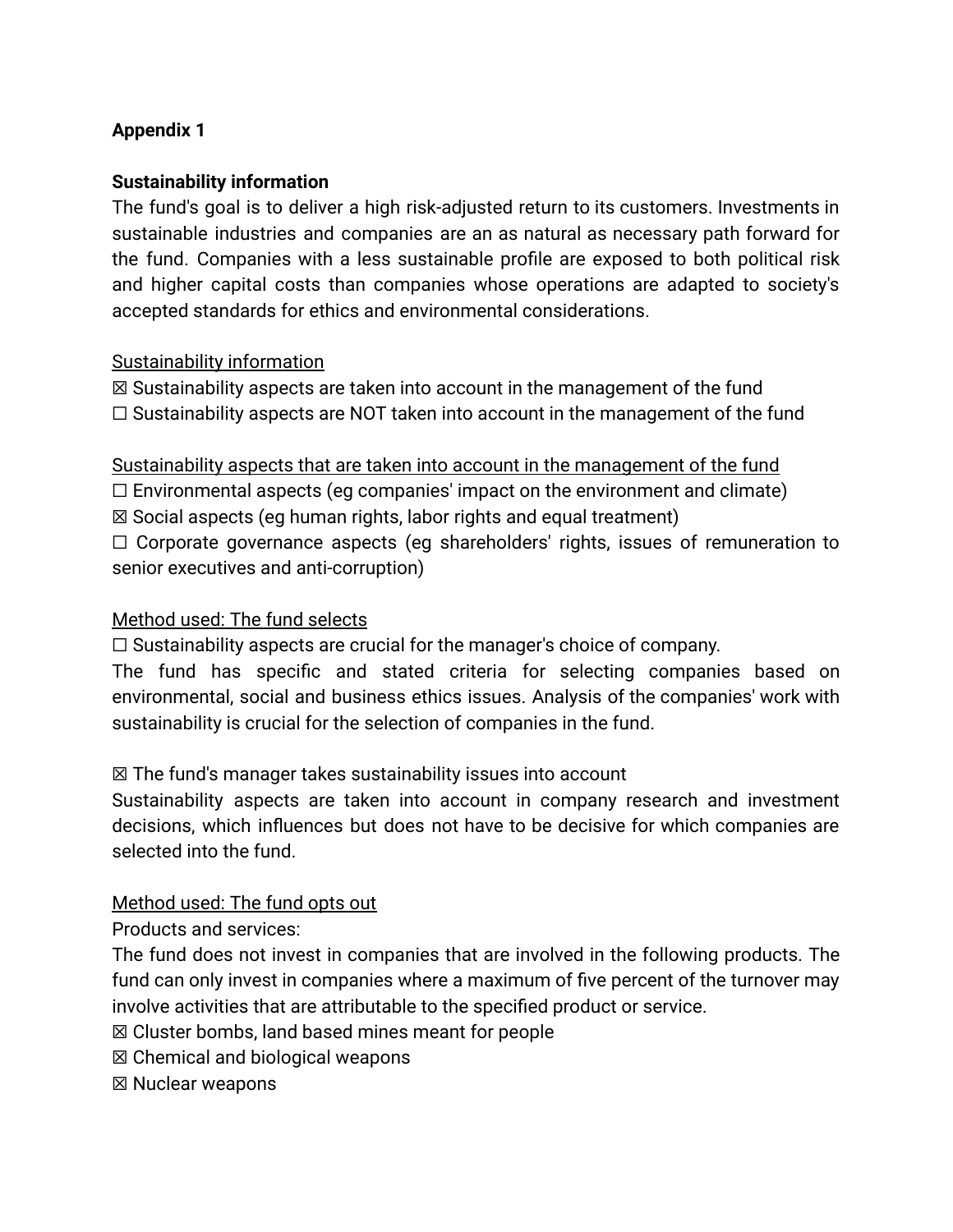- $\Box$  Weapons and / or munitions
- ☐ Alcohol
- ☐ Tobacco
- ☐ Commercial gaming operations
- ☒ Pornography
- ☐ Coal
- ☐ Uranium
- $\Box$  Genetically Modified Organisms (GMOs)

The fund company's comment: A company that does not focus on sustainability will in the long run not have a place in a society and an environment in equilibrium, and therefore also not be able to constitute a long-term high-yield investment. The fund's objective is to deliver high risk-adjusted returns. It would be difficult with exposure to holdings with a long-term negative operation as well the political risk involved in running companies without regard to sustainability. The fund does not invest in any companies that violate national or international law. In addition, the fund avoids investing in companies that clearly violates international standards regarding ESG issues and ethics in general. Furthermore, the Fund invests in both long and short

("Shorting") positions, and therefore wants to retain the opportunity to take advantage of long-term falling market values in all industries.

#### International standards

The fund avoids investing in companies that are involved in violations of international norms and conventions (at a minimum the UN Global Compact and the OECD Guidelines for Multinational Enterprises) on the environment, human rights, working conditions and business ethics.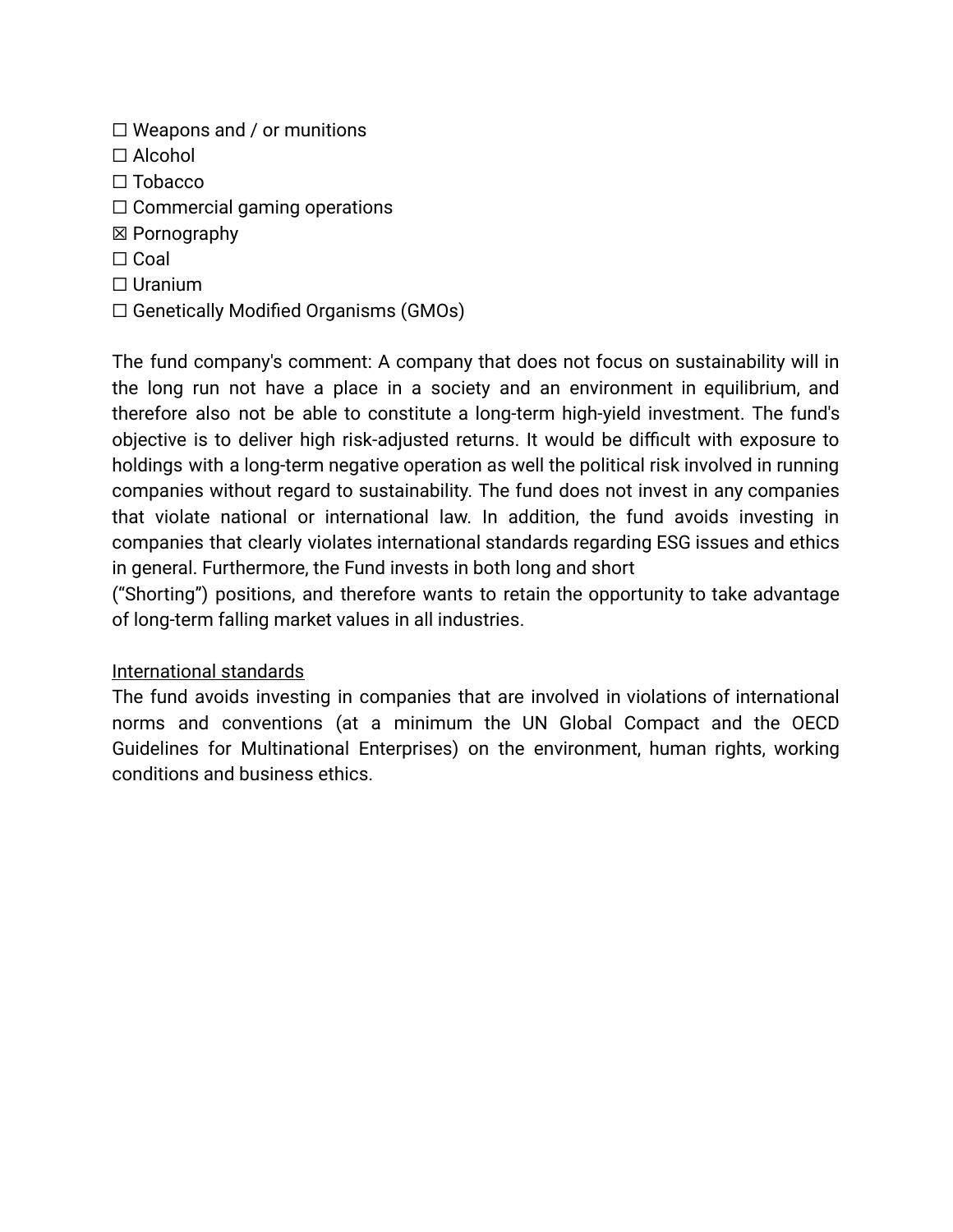#### **Appendix 2**

### **Calculation of performance-based fee - Calculation example Calculation of performance-based fee**

The example below illustrates how the performance-based remuneration to Antiloop Hedge AB is calculated. The performance-based fee is settled on the last Trading Day per quarter and amounts to 20 percent of the Fund's increase in value above the threshold interest rate.

In the fund's external reporting, the fund's return is always reported after a fixed and performance-based fee. The example below shows how the return threshold (the value that the fund must exceed in order for performance based compensation shall be paid) is continuously calculated with the threshold interest rate and thus how the return threshold affects the manager's performance-based remuneration.

The example assumes that a deduction has already been made for a fixed management fee and costs for the fund's current management, such as costs for the purchase and subscription of securities. The amounts have been rounded to the nearest Swedish krona.

#### **EXAMPLE 1**

In the example, a unit holder at the beginning of the period has fund units worth a total of SEK 10,000,000 in the Fund. The value of the investment, after fixed fees has been deducted, is SEK 10,250,000 at the last Trading Day in the quarter. The increase in value during the period was thus 2.5 percent (SEK 250,000 / SEK 10,000,000). The development for the threshold interest rate during the same period was 0 percent.

| The unit holder's value before<br>performance-based fees | $10,000,000*(1 + 2.5%)$ |                   | SEK 10,250,000     |
|----------------------------------------------------------|-------------------------|-------------------|--------------------|
| Threshold interest rate development                      | $10,000,000*(1+0%)$     |                   | SEK 10,000,000     |
| Basis for performance-based fee 10 250 000 - 10 000 000  |                         |                   | <b>SEK 250 000</b> |
| Performance-based fee                                    | 20% * SEK 250,000       | <b>SEK 50,000</b> |                    |
| The unit holder's value after<br>deduction for           |                         |                   |                    |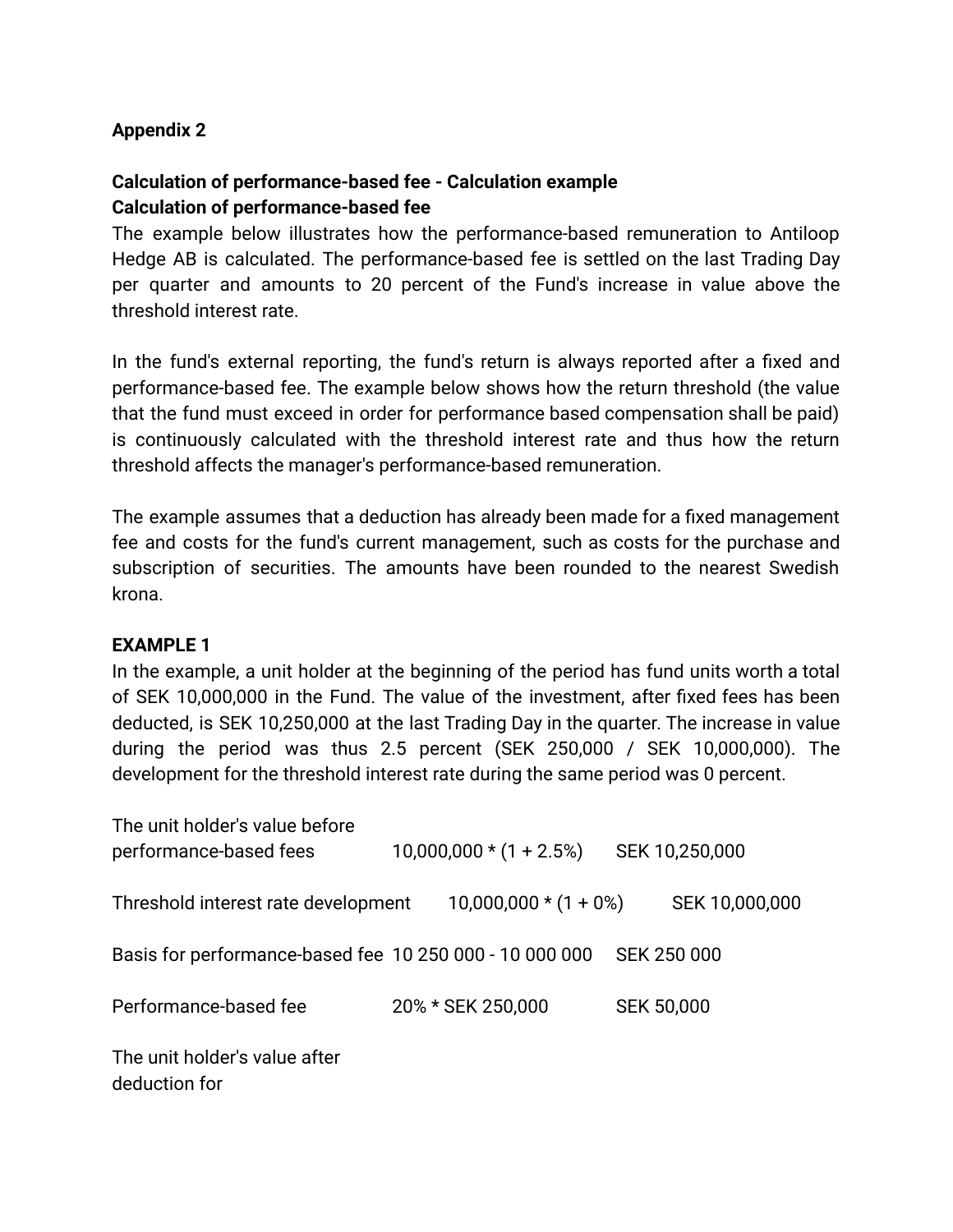performance-based fee 10 250 000 - 50 000 SEK 10 200 000

#### **EXAMPLE 2**

In the example, a unit holder at the beginning of the period has fund units worth a total of SEK 10,000,000 in the Fund. The value of the investment after deducting fixed fees is SEK 9,750,000 at the last trading day in the quarter. The value thus decreased by 2.5 percent during the period (SEK 250,000 / SEK 10,000,000). The threshold interest rate development during the same period was 0 percent. No performance-based fee is charged for the period.

The unit holder's value before

| performance-based fees              |             | 10,000,000 * (1 - 2.5%) SEK 9,750,000 kr |       |                |
|-------------------------------------|-------------|------------------------------------------|-------|----------------|
| Threshold interest rate development |             | $10,000,000*(1+0%)$                      |       | SEK 10,000,000 |
| Basis for                           |             |                                          |       |                |
| performance-based fee               |             | 9,750,000 - 10,000,000                   |       | SEK-250,000 kr |
| Performance-based fee               | 20% * SEK 0 |                                          | SFK 0 |                |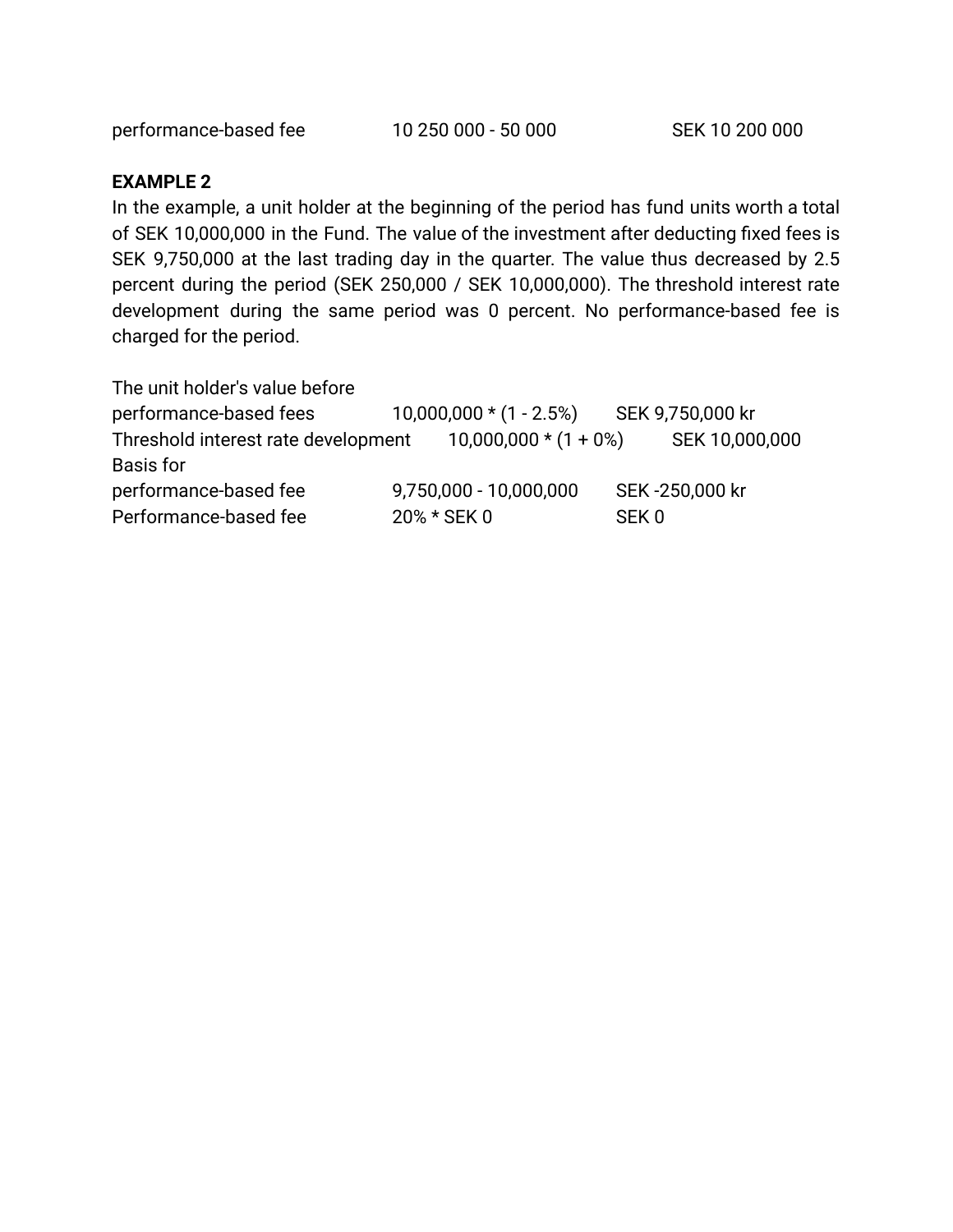### **Appendix 3**

#### **Fund provisions**

### **FUND PROVISIONS - Antiloop Hedge § 1 Title and legal status of the Fund**

The name of the alternative investment fund is Antiloop Hedge ("the fund"). The fund is a special fund in accordance with the Act (2013: 561) on Alternative Investment Fund Managers ("LAIF").

The fund assets are jointly owned by the fund unit holders and each fund unit entails an equal right to the property included in the fund. The unit holders are not liable for obligations relating to the fund. The fund may not acquire rights or assume obligations. The fund can also not bring an action before a court or any authority. Property included in the fund may not be seized. The manager specified in § 2 represents the fund unit holders in all matters concerning the fund, decides on the property included in the fund and exercises the rights that come with the property.

The fund is aimed at the general public with the restrictions set out in §§ 9.1, 9.3 and 17 below.

The business is conducted in accordance with these fund regulations, the articles of association of the manager, LAIF and other applicable statutes.

### **§ 2 AIFM**

The fund is managed by Antiloop Hedge AB, corporate identity number 559242-0722, (the **"manager"**).

#### **§ 3 Custodians**

The custodian of the fund's assets is Skandinaviska Enskilda Banken AB (publ), corporate identity number 502032-9081 (the **"custodian"**).

The custodian's task is to monitor the fund's cash flows. The custodian shall in particular ensure that all payments from the unit holders have been received and that all cash in the fund has been booked in cash accounts opened in the name of the fund or in the name of the fund manager or custodian on behalf of the fund.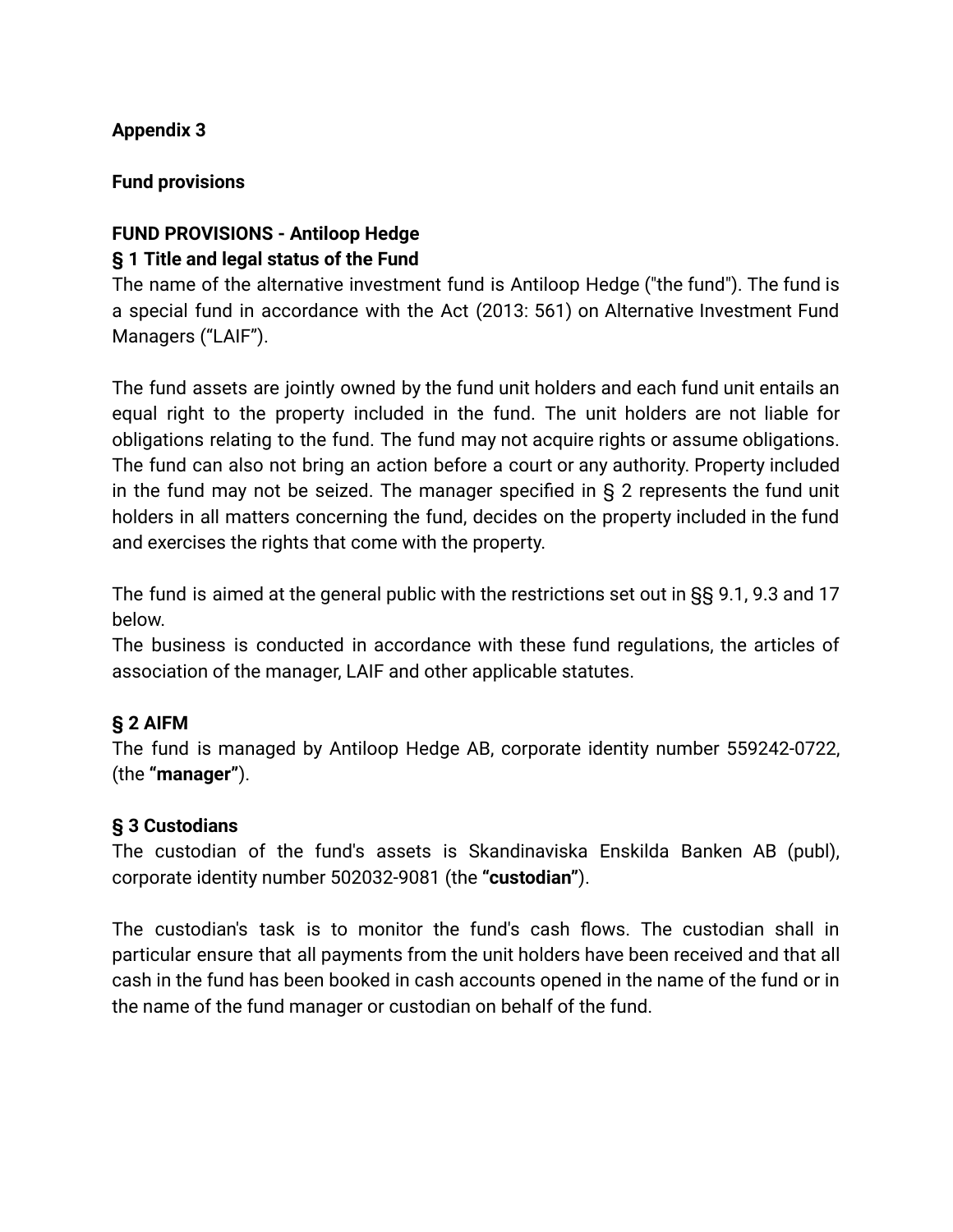The custodian shall also receive and store the fund's assets. The custodian shall also execute the manager's instructions, if they do not contravene the provisions of law, the fund regulations, the articles of association or equivalent regulations, and ensure that:

- $\triangleleft$  the sale, issue, repurchase, redemption and cancellation of units or shares in the fund are carried out in accordance with law, the fund rules, articles of association or equivalent regulations,
- ❖ the value of the fund units is calculated in accordance with law, the fund rules, the articles of association or equivalent regulations,
- ❖ Compensation for transactions involving the Fund's assets shall be paid into the Fund without delay, and
- ❖ the fund's income is used in accordance with law, the fund rules, articles of association or equivalent regulations.

### **§ 4 The nature of the fund**

The fund is a *Special Fund* that invests in exchange-traded products with exposure to the equity, fixed income, currency and / or commodity markets which should contribute to the fund's objective of delivering a stable return stream with a low correlation to the S&P 500.

The fund's allocation to the various strategies is based on correlation characteristics, risk utilization and expected return potential. The goal is for each strategy to contribute approximately the same amount of risk to the fund as a whole.

The Fund utilizes both fundamental and technical analysis, as well as employs a combination of systematic and discretionary methods for position taking.

The Fund utilizes both fundamental and technical analysis, as well as employs a combination of systematic and discretionary methods for position taking.

The basic idea is to create as many uncorrelated positions as possible where each position has a relatively small impact on the total portfolio. Each strategy has a risk objective and a risk limit.

### **§ 5 The fund's investment focus**

### **§ 5.1 General**

For the management of the fund's assets, ch. the Act (2004: 46) on mutual funds (**"LVF"**) is applied.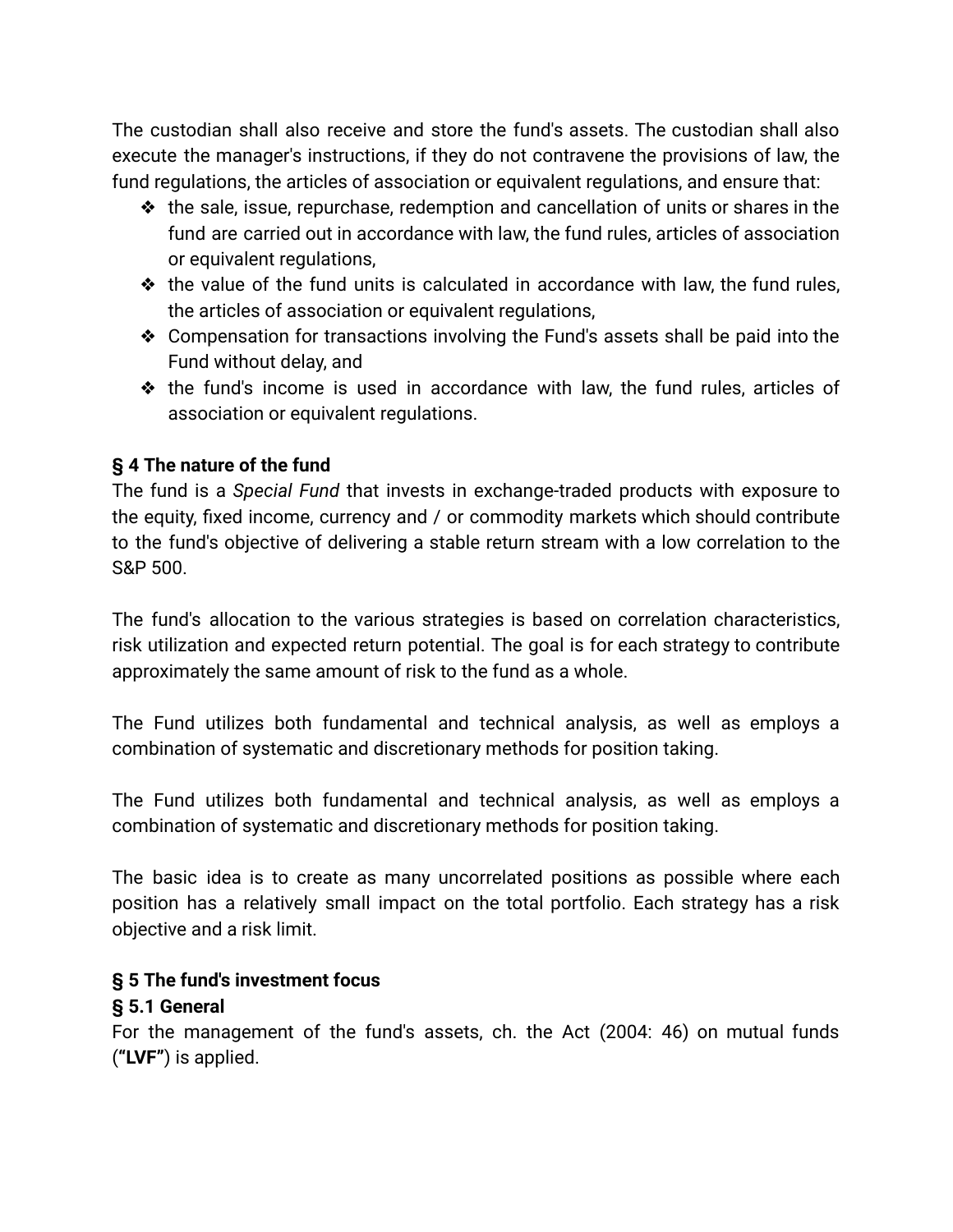The fund's assets may be invested in the asset class transferable securities, fund units, money market instruments, derivative instruments, and in cash deposits with credit institutions.

The fund's assets must be invested taking into account LVF and these fund rules. The fund shall at all times apply the principle of risk diversification.

### **§ 5.2 The fund's exemptions from rules applicable to mutual funds** *Transferable securities and money market instruments*

For investments in transferable securities, the fund deviates from the following investment restrictions in LVF:

- ❖ The fund may, with deviation from ch. § 6 second paragraph 1 and § 22 LVF, invest up to 50 percent of the fund's assets under management or the fund's total exposure, in a single fixed income transferable security or money market instrument issued by a state within the EU and EFTA and Australia, Japan, Canada, Great Britain, South Korea or the US. Over and above the mentioned exceptions in this paragraph, the fund may not have an exposure to an individual issuer or an individual commodity that entails a VaR risk in excess of 3 percent.
- ❖ The restrictions in ch. Section 6 and Chapter 5 § 13 first paragraph LVF are not applicable to trading in futures where the underlying asset consists of such financial instruments that have no issuer, such as interest rates or currencies.

#### *Investments with credit institutions*

For deposits at credit institutions, the fund deviates from the following investment limit in LVF:

❖ The fund may, with deviation from ch. § 11 and §§ 21-22 LVF, place up to 40 percent of the fund's assets in an account with one and the same Swedish credit institution or foreign credit institution domiciled in the EEA and with other foreign credit institutions covered by supervisory rules corresponding to those laid down in European Community legislation.

### *Derivatives*

For investments in derivative instruments, the fund deviates from the following investment restrictions in LVF:

❖ The fund's total exposure to derivative instruments may, with deviation from ch. § 13 LVF, exceed 100 percent of the fund's assets. The risk level in the fund is limited by the investment restrictions in the fund regulations and limits calculated according to VaR.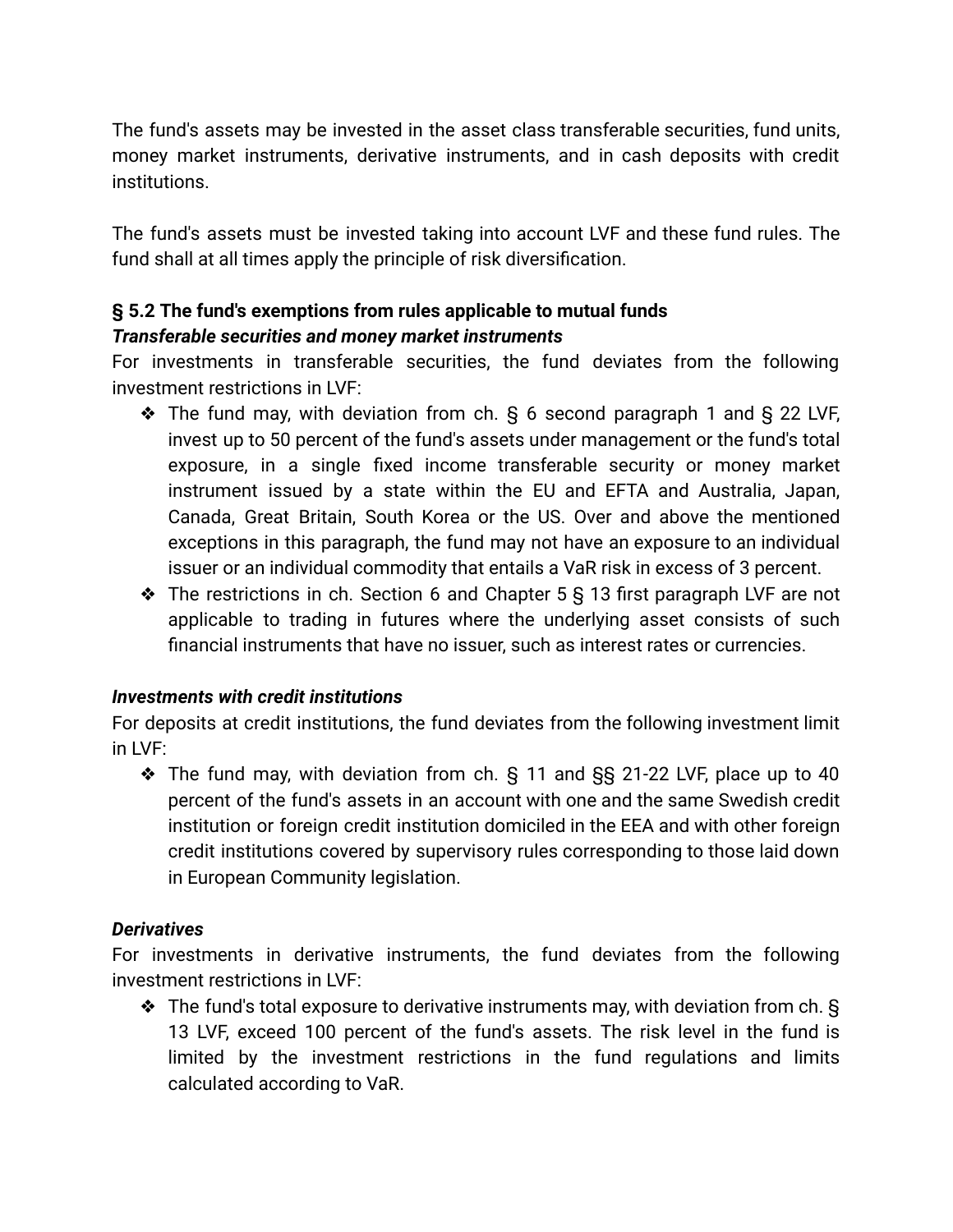- ❖ Regarding investments in derivative instruments where the underlying asset consists of or relates to currencies or interest rates, ch. § 13 first paragraph LVF shall not be applicable. However, with regard to the underlying assets of such derivative instruments, the Fund will apply the principle of risk diversification.
- ❖ For investments in derivative instruments where the underlying asset consists of commodities, the fund may have a net exposure to an individual commodity corresponding to a maximum of 30 percent of the fund's value.
- ❖ The fund may, with deviation from ch. 25 Section 15 Finansinspektionen's regulations (FFFS 2013: 9) on mutual funds ("FFFS 2013: 9"), use derivative instruments without having the delivery capacity of the underlying asset or equivalent assets. The fund's trading in derivative instruments can thus lead to the fund having a negative exposure to the underlying assets.

#### *Fund units*

In the case of investments in fund units, the fund deviates from the following investment limitation in LVF:

❖ The fund may, with a deviation from ch. § 15 second paragraph LVF, invest its assets in other funds, even if their regulations do not explicitly prevent them from investing a maximum of 10 percent in other funds. However, the fund may not to a significant extent (maximum 10 percent) invest its assets in other funds.

#### *Short selling*

The fund may sell financial instruments that it has at its disposal but does not own at the time of trading. The fund may also sell financial instruments that it does not hold at the time of the transaction. For this purpose, the fund has received an exemption from ch. § 23 first paragraph 3 LVF.

#### *Money loans*

The fund may raise cash loans in an amount corresponding to a maximum of 100 percent of the fund's value. The fund's assets may be provided as collateral for loans raised. The fund has thus received an exemption from Chapter 5, Section 23, first paragraph 1 LVF.

#### **§ 5.4 Risk level and risk gauges**

The manager targets an average risk level, measured as an annual standard deviation over a rolling twelve-month period, of between 7-10 percent, which corresponds to a daily VaR of 1-1.5% with 99% confidence. The desired average risk level may be exceeded in the event of extraordinary events.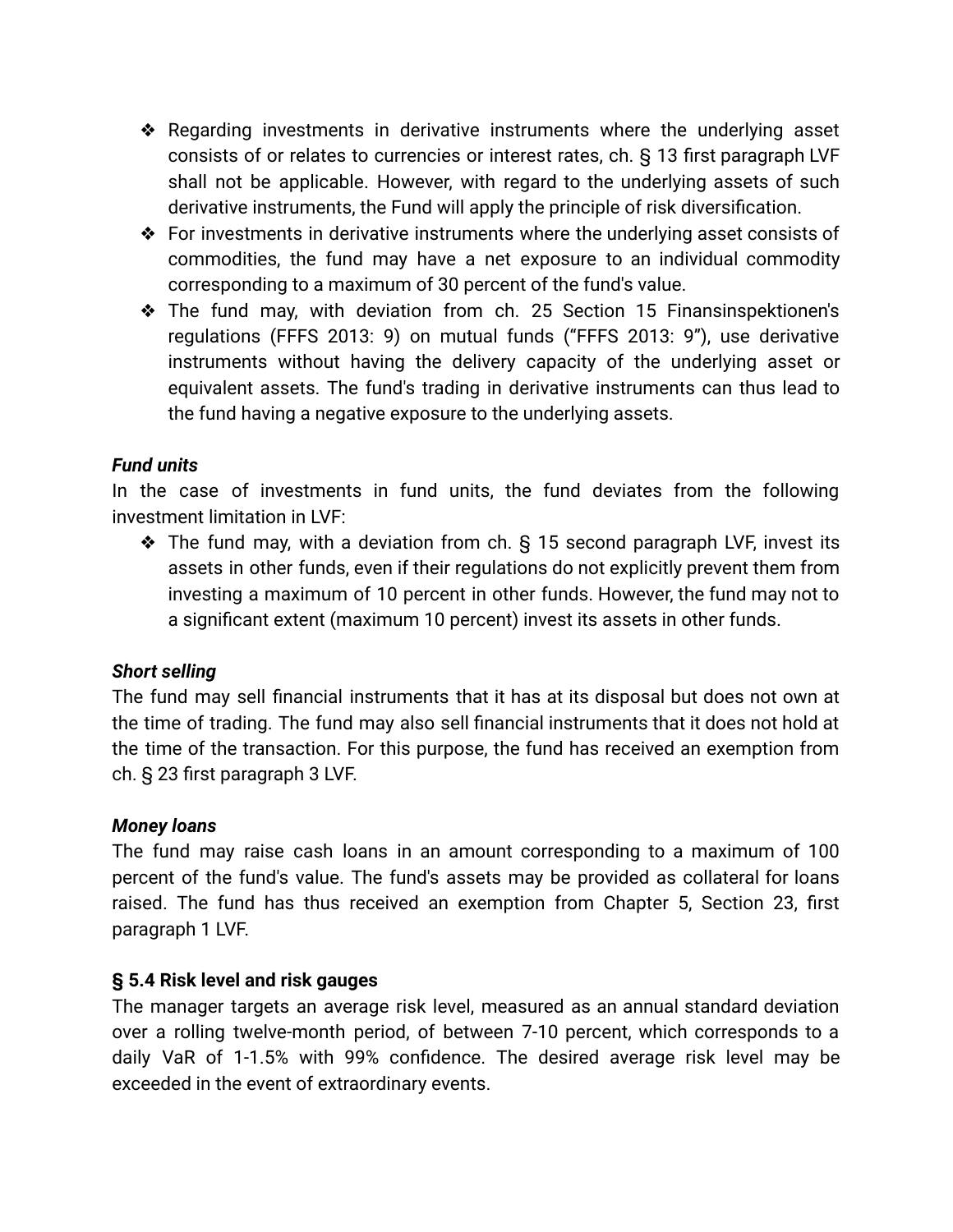### **§ 5.5 VaR model**

The fund's total exposures are calculated using an absolute parametric VaR model. The VaR in the fund may amount to a maximum of 4.5% percent. The calculation uses a time horizon of one day and a probability of 99%. Thus the value of the fund's portfolio of assets only in 1 trading day out of 100 is expected to drop by 4.5 percent or more. Should the fund's VaR exceed 4.5 per cent, the manager must as soon as possible ensure that the fund's VaR is reduced to below 4.5 per cent. The fund has therefore, in addition to exceptions according to ch. § 13 LVF, received permission from Finansinspektionen according to ch. 25 § 4 FFFS 2013: 9 to use VaR to calculate the total exposures. The fund has also received an exemption from ch. 7 § FFFS 2013: 9.

### **§ 6 Markets**

The Fund's assets may be invested on a regulated market or trading platform within the EEA or in a corresponding market or trading platform outside the EEA. Trading may also take place in another market within or outside the EEA that is regulated and open to the public.

### **§ 7 Special investments**

### **§ 7.1 Derivatives**

The fund may use derivative instruments, including OTC derivatives, as part of its investment strategy to increase the return on the fund's assets. The fund may invest in derivative instruments with all underlying assets specified in Chapter 5. § 12 first paragraph 1 LVF. The fund may further, in accordance with ch. § 13 second paragraph LAIF, invest the fund's assets in derivative instruments where the underlying asset consists of or relates to commodities, provided that the derivative instruments are traded on a financial market and the fund never delivers or receives the underlying asset.

### **§ 7.2 Methods and instruments for creating leverage in the fund**

In order to create leverage in the fund, which is set out in more detail in section 5 above, the fund may use such methods and instruments as are referred to in ch. 21 § FFFS 2013: 9.

### **§ 8 Valuation**

### **§ 8.1 Valuation of the fund's assets**

The fund's assets are valued at current market value. The current market value can be determined by different methods, which are applied in the following order: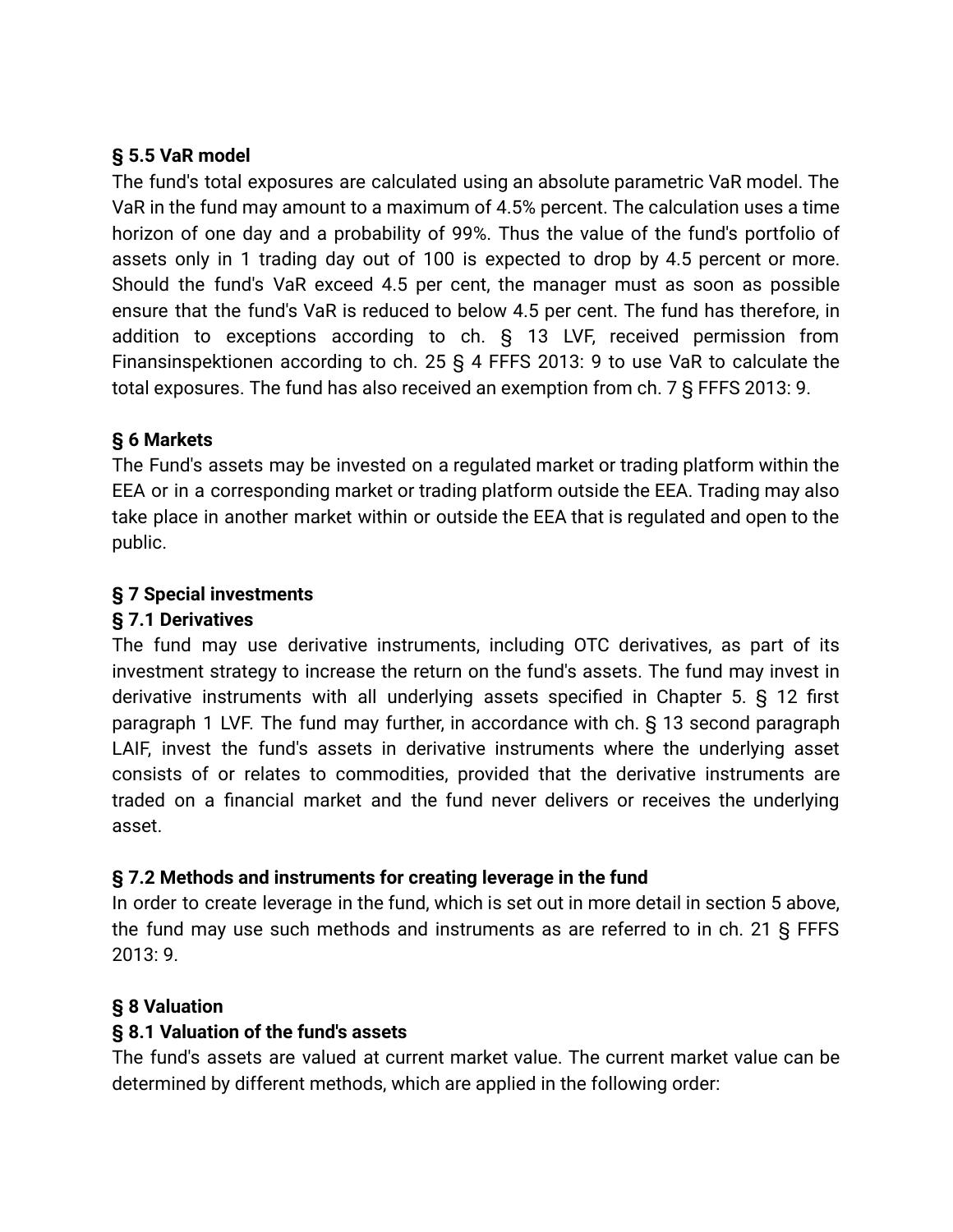- 1. If financial instruments are traded on a market as specified in Chapter 5, Section 3 of the LVF, the latest price paid shall be used or, if such does not exist, the latest purchase price.
- 2. If the price according to 1 does not exist or is clearly misleading, the current market value shall be derived on the basis of information about a currently completed transaction in a corresponding instrument between independent parties.
- 3. If method 1 or 2 cannot be applied, or according to the Company becomes misleading, the current market value shall be determined by using a market principle applicable to the financial instrument in question, where applicable, unless misleading, through an established valuation model.

To determine the value of holdings of fund units, the respective fund's most recently reported unit value is used.

For such transferable securities and money market instruments as referred to in ch. Section 5 LVF determines a market value on objective grounds according to a special valuation. The special valuation is based on information on the latest transaction price or indicative purchase price from an independent so-called market-maker if one is designated. If this information is missing or not considered reliable, the market value is determined with the help of independent brokers or other external independent sources.

For OTC derivatives, there is normally no public information on the latest price paid as well as the latest bid and ask price. The market value of OTC derivatives is therefore normally determined based on a generally accepted valuation model, such as Black & Scholes, or valuation provided by independent third parties.

#### **§ 8.2 Valuation of fund units**

The value of a fund unit is the value of the fund divided by the number of outstanding units. When calculating the fund unit value, rounding is done to two decimal places. The value of a fund unit shall be calculated on the last banking day of each month (the "Trading Day"). For this, the fund has received an exemption in accordance with ch. § 10 fifth paragraph LVF.

"Banking day" refers to a day in Sweden that is not a Sunday or public holiday or that is equated with a public holiday (such days are currently Saturday, Midsummer's Eve, Christmas Eve and New Year's Eve).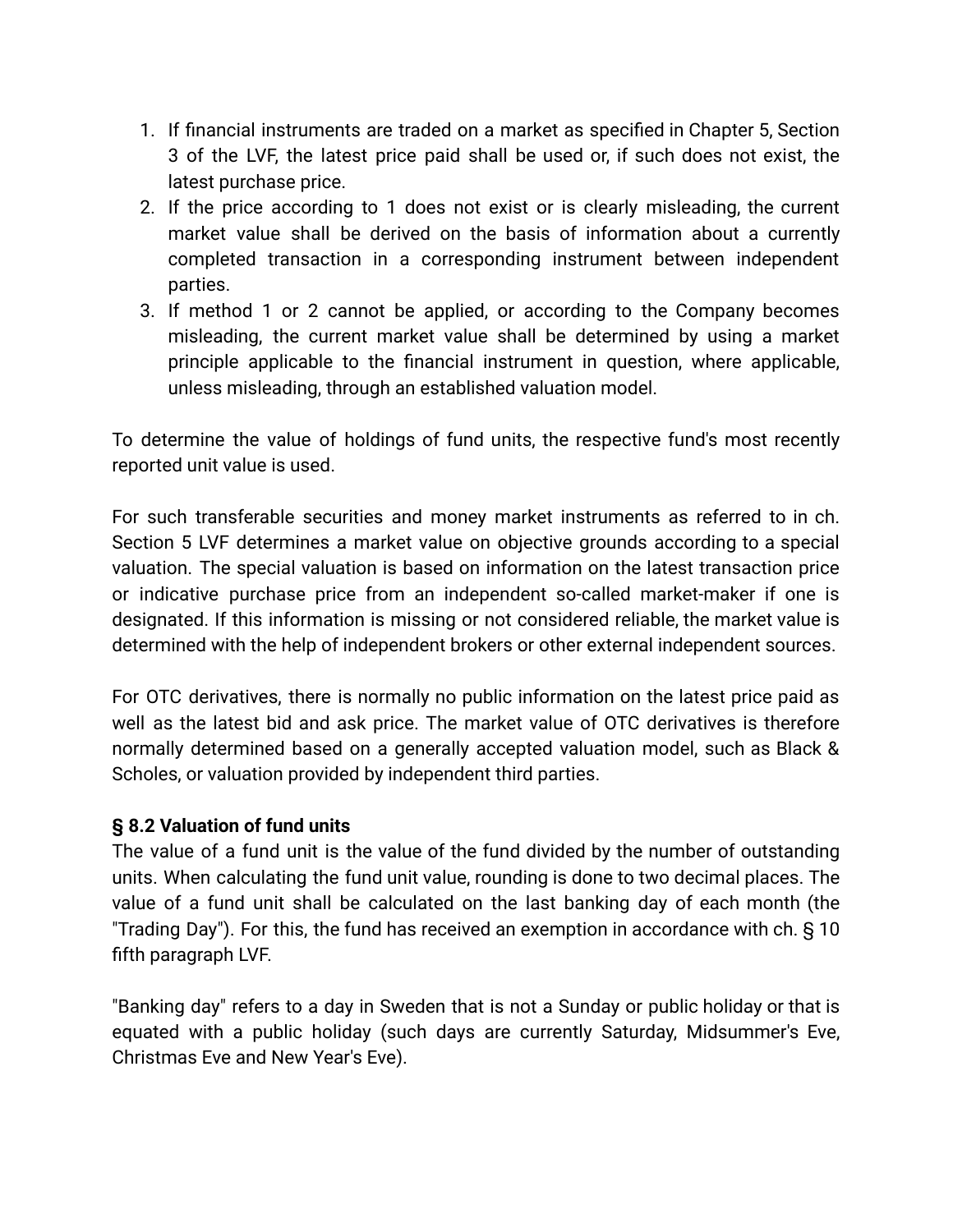Pursuant to § 10, the manager has the option to temporarily postpone the time for calculation and publication of the fund unit value.

### **§ 9 Subscription and redemption of fund units**

### **§ 9.1 Subscription and redemption**

Subscription (unit holder's subscription) and redemption (unit holder's redemption) can take place every Trading Day (for definition of "Trading Day" see § 8.2 above) and with such an amount as the manager has stated. If a maximum amount is stated, the manager will inform about this and, in the event of oversubscription, allocate fund units pro rata in accordance with what is stated in § 9.5 below.

The unit-holder shall, no later than the banking day specified by the manager at any given time in the information brochure, notify the manager, or institution appointed by the manager, that subscription or redemption shall take place and by what amount. Notification of subscription or redemption must be made on a special form provided by the manager or such entity appointed by the manager or in another way specified by the manager at any given time.

The unit holder is responsible for ensuring that the notification is duly signed, physically or electronically, that other documents required by the manager at any time have been sent to the manager, and, when subscribing for units, payment of the fund units to the fund's bank account or bank giro account. The minimum amount for a fund subscription is, as a general rule, SEK 10,000,000.

Notification of subscription or redemption cannot be limited or revoked unless the manager or its appointee allows it.

Fund units must be redeemed if funds are available in the fund. If this is not the case, funds must be raised through the sale of the fund's financial instruments and redemption must be effected as soon as possible. If redemption funds must be acquired through the sale of the fund's financial instruments, such sales must take place and redemption must be effected as soon as possible.

Should a sale significantly disadvantage other unit holders, the manager may, after notification to Finansinspektionen, delay the sale of financial instruments in accordance with what is further stated in § 10. According to § 10, the manager also has the opportunity to temporarily postpone the Trading Day upon redemption.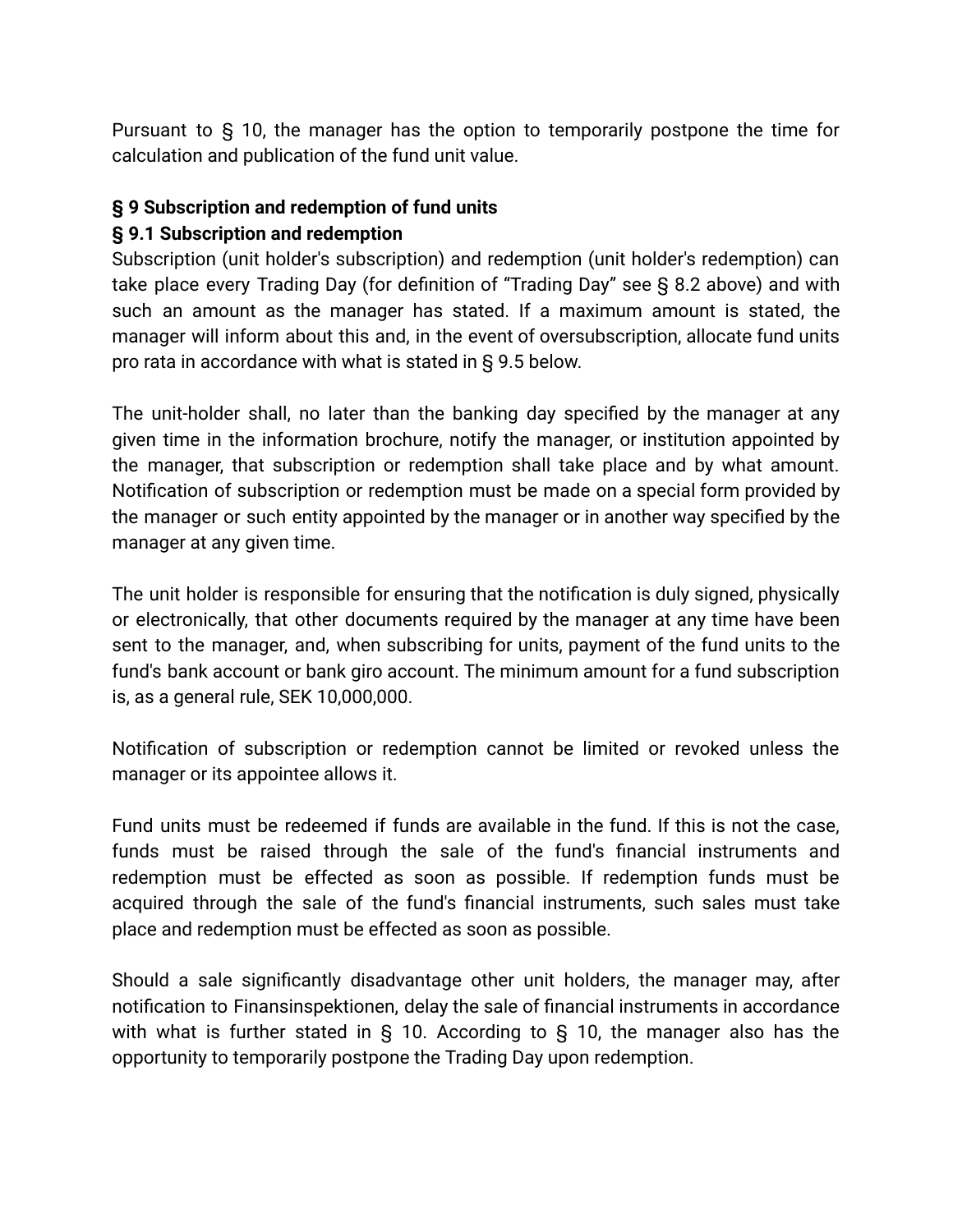### **§ 9.2 Subscription and redemption price**

The subscription and redemption price is the fund unit value for the fund calculated in accordance with § 8 on the Trading Day. The subscription and redemption price is not known when the request for subscription or redemption is submitted to the manager. The number of fund units that the subscribed amount has resulted in and the respective funds that the redemption of fund units has resulted in is announced to the unit holder when the value of the units has been determined.

According to § 10, the manager has the option to temporarily postpone the calculation of the subscription and redemption price.

### **§ 9.3 Closure of the fund for new subscriptions**

The manager may close the fund for new subscriptions if the fund's assets in the manager's opinion exceeds an optimal level. The optimum level applicable at any given time is stated in the information brochure. The manager may only close the fund if it has been announced on the website specified in the information brochure at any time no later than one month before the subscription date that the manager intends to close the fund. The manager may alternatively state at the latest on such a date that the net subscription (subscription minus redemption) may take place in total with a certain maximum amount.

After the fund has been closed for new subscriptions in accordance with the first paragraph, the manager may decide to reopen the fund for new subscriptions. Such a decision shall be published on the website specified in the information brochure at any given time.

In the event of an oversubscription, new subscriptions will be made pro rata with priority for existing unit holders. In the event of an oversubscription of existing unit holders, new subscriptions are made pro rata based on previously subscribed amounts. Upon full subscription of existing unit holders, allocation is then made to new unit holders pro rata based on subscribed amounts.

### **§ 9.4 Other**

The fund unit value is published monthly on the manager's website but can also be published via other media.

#### **§ 10 Extraordinary circumstances**

If such extraordinary circumstances have occurred which mean that a valuation of the fund's assets cannot be made in a way that ensures the fund unit holders' equal rights,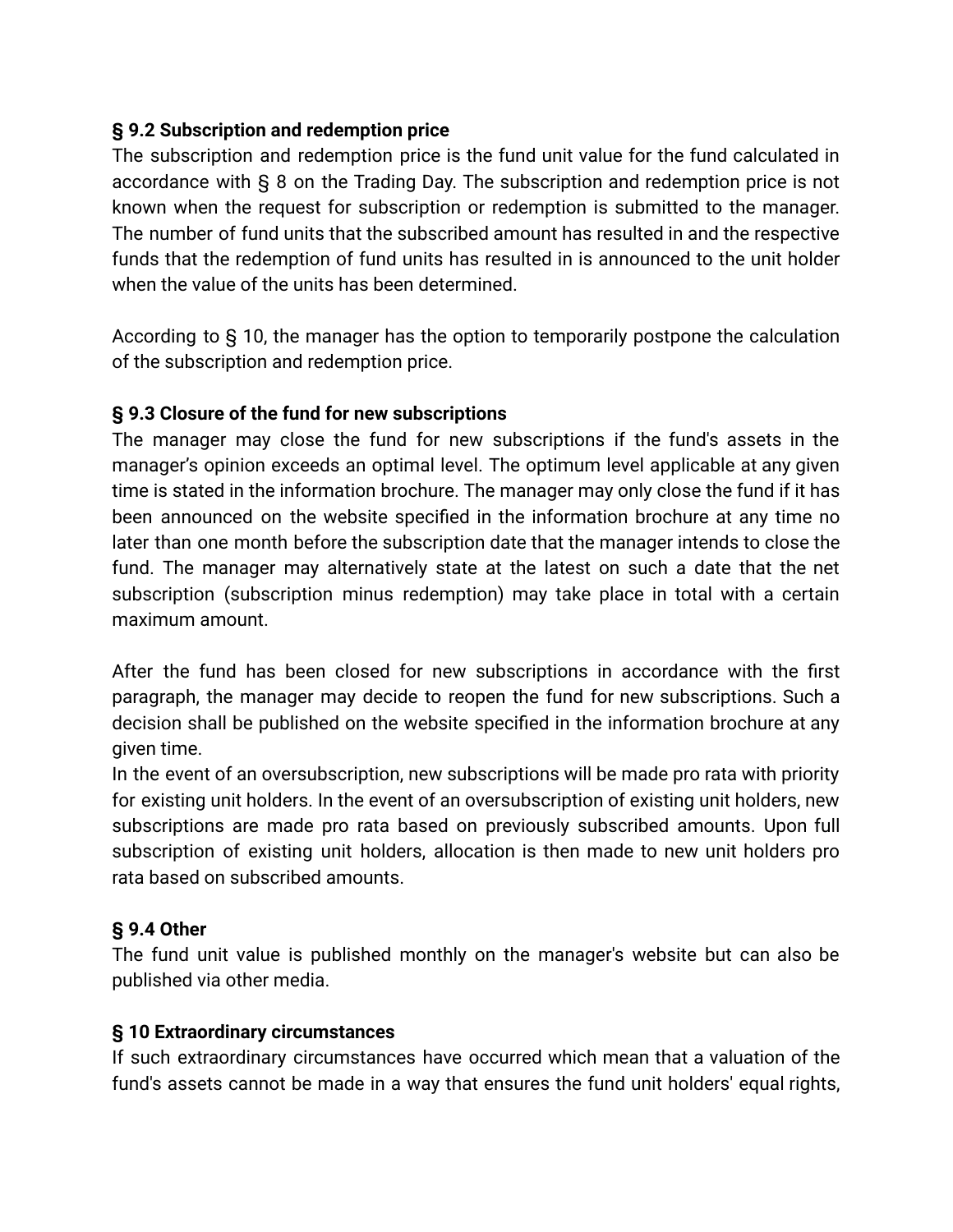the manager may, after notification to Finansinspektionen, postpone the date for calculation and publication of the fund unit value (§ 8). and the calculation of the subscription price and the redemption price (§ 9) until trading has resumed.

### **§ 11 Fees and remuneration**

### **§ 11.1 Management fee**

The management fee amounts to 1 percent annually of the fund's value. The fee is paid monthly in arrears at 1/12 percent per month and is calculated based on the fund's value on the Trading Day (before subscription and redemption are executed). The fee covers the manager's management of the fund as well as costs for custody, supervision and auditors

#### **§ 11.2 Performance-based fee**

In addition to the management fee, a performance-based fee is paid from the fund to the manager.

The remuneration is based on an individual fee model, which means that the performance-based fee is paid by the fund, and is charged to each unit holder in relation to the unit holder's return. To ensure that individual unit holders are only charged a performance-based fee that is in proportion to the return received by the individual unit holder, the manager calculates return series at each subscription opportunity. Each series represents the specific starting value and current return that is calculated equally for all shares issued at one and the same time. This enables both an individual calculation of the accrued performance-based fee that an individual unit holder has to pay at any given time or, in the event that the fund has underperformed, the distance to the High-water mark that each unit holder has.

The fee model means that in addition to the management fee, a performance-based fee is paid to the manager of 20 per cent of the part of the total return for each individual unit holder that exceeds a return threshold. The return threshold consists of the value at which the performance-based fee was last charged to the fund unit holder, so-called High-water mark, adjusted with the return on the so-called threshold interest rate (see below) during the same period. If the fund unit holder is not charged any performance-based fee, the fund unit owner's initial value is used as High-water mark.

STIBOR 30 days is used as the threshold interest rate. In case the threshold interest rate is negative, the threshold rate is set at 0.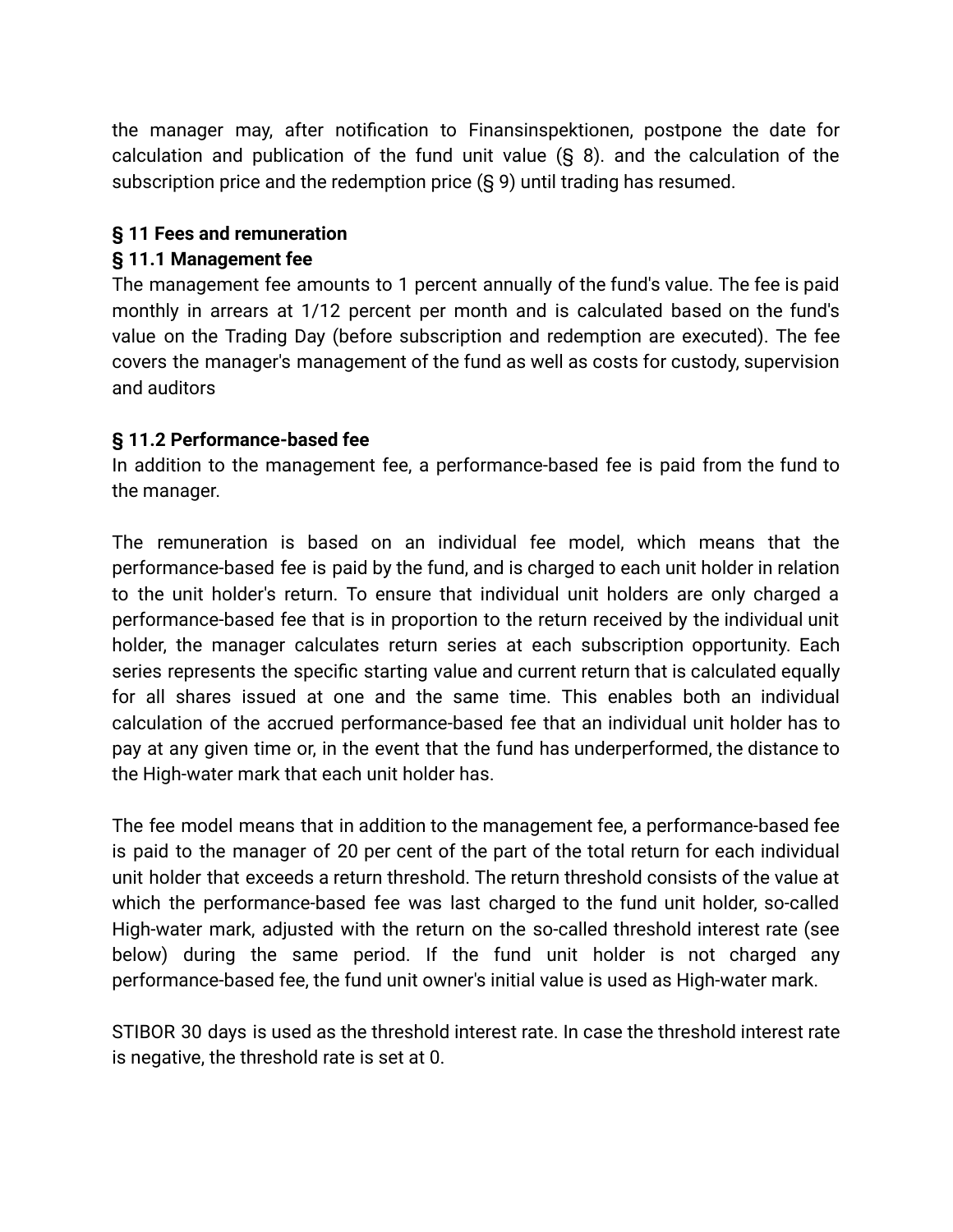If a unit-holder redeems his fund units and at the same time has an accumulated negative return to his credit according to the compensation model applied, the unit-holder cannot utilize the accumulated negative return after redemption.

The number of fund units is rounded to six decimal places. The size of the fee is rounded to the nearest whole SEK. The threshold interest rate is rounded to two decimal places.

### **§ 11.3 Other fees**

Transaction costs, such as brokerage commission, costs for short-term credits taken up by the fund, taxes, delivery and other costs in connection with the fund's assets and purchases and sales thereof, shall be charged to the fund.

### **§ 12 Dividend from the fund**

The fund does not pay dividends.

### **§ 13 The fund's financial year**

The fund's financial year is a calendar year.

#### **§ 14 Interim reports and annual report amendment of the fund regulations**

The manager shall prepare an annual report and an interim report. These shall, as soon as possible, be kept available at the manager's website as specified in the information brochure and custodian at any given time, but no later than four months after the end of the financial year (annual report) and two months after the end of the year (half-yearly report). The annual report and the half-year report are also distributed free of charge via e-mail or by post on request.

After Finansinspektionen has approved an amendment to the fund regulations, the amended regulations shall be kept available at the manager and the custodian and announced in the manner instructed by Finansinspektionen.

#### **§ 15 Pledge and transfer of fund units**

Pledge of fund units must be notified in writing to the manager or the manager appointee.

The registration must state:

- ❖ who is the unit holder and mortgagee,
- ❖ the shares covered by the pledge, and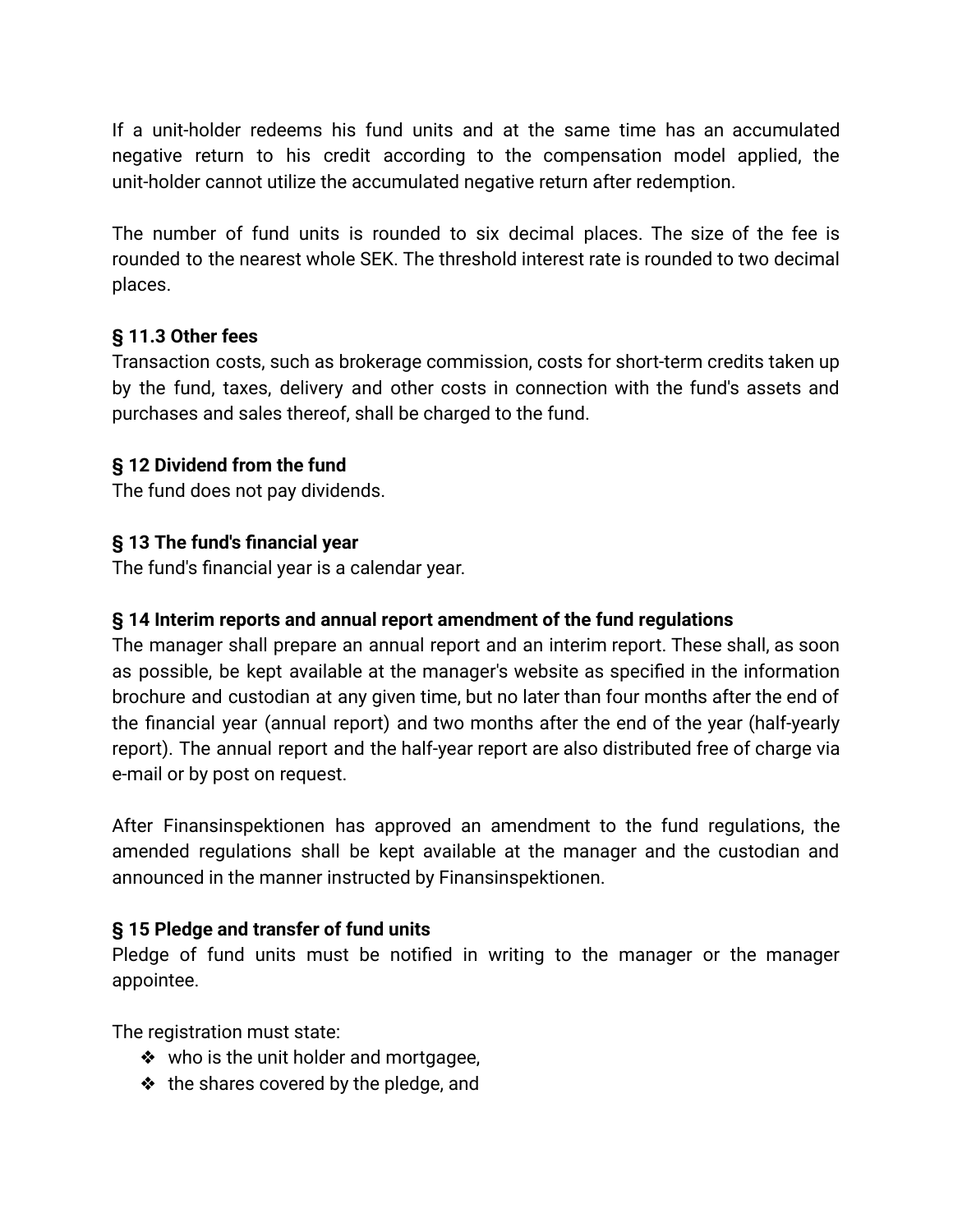❖ any restrictions on the scope of the pledge.

Unitholders must be notified in writing that the manager has made a note of the pledge in the register of unitholders. The pledge ceases when the mortgagee has notified the manager in writing that the pledge shall cease and the manager has deleted the entry on the pledge in the register of unit holders.

Transfer of a fund unit requires the manager to approve the transfer. Requests for the transfer of fund units must be notified in writing to the manager or the manager appointee. The notification of transfer of a fund unit must be signed by the unit holder and must state:

- ❖ who is the unit holder and to whom the units are to be transferred,
- ❖ the unit holder's social security number / organization number,
- ❖ address,
- ❖ telephone number,
- ❖ VP account or depository bank and depository number,
- ❖ bank account, and
- ❖ the purpose of the transfer.

#### **§ 16 Limitation of liability**

#### *The manager*

The manager is not liable for damage due to Swedish or foreign legislation, Swedish or foreign government action, war event, strike, blockade, boycott, lockout or other similar circumstances. The proviso regarding strikes, blockades, boycotts and lockouts applies even if the manager is the subject of or takes such a conflict measure. Damage that has arisen in other cases shall not be compensated by the manager, if the manager has been normally careful. The manager is in no way liable for indirect damage, unless the indirect damage was caused by the manager's gross negligence. Nor is the manager liable for damage caused by unit holders or others violating law, ordinance, regulation or these fund regulations. In this case, unit-holders are advised that they are responsible for ensuring that documents submitted to the manager are correct and duly signed, and that the manager is notified of changes regarding the information provided.

The manager is not liable for damage caused by, Swedish or foreign, regulated market or other marketplace, custodian bank, central securities depository, clearing organization, or others that provide similar services, nor by clients hired by the manager with due care or assigned to the manager. The same applies to damage caused by the above-mentioned organizations or contractors becoming insolvent. The manager is not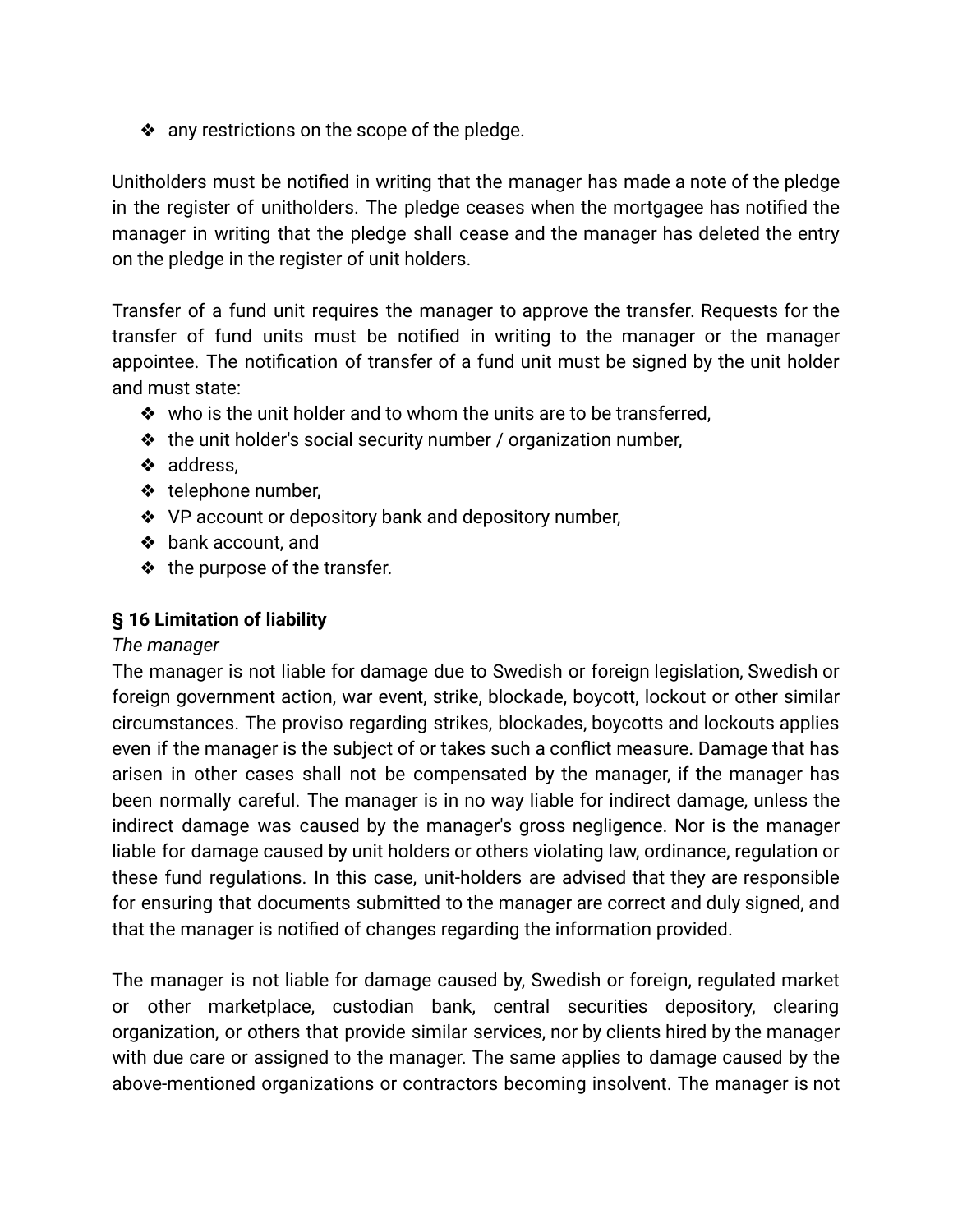liable for damage that arises for the fund, unit holders in the fund or others due to a restriction of disposition that may be applied to the manager regarding financial instruments.

If there is an obstacle for the manager to fully or partially implement a measure in accordance with an agreement due to a circumstance stated above, the measure may be postponed until the obstacle has ceased. If, as a result of such a circumstance, the manager is prevented from making or receiving payment, the manager and the unit holder shall not be obliged / obliged to pay default interest. The corresponding exemption from the obligation to pay default interest applies even if the manager, pursuant to section 10, temporarily postpones the time for valuation, subscription or redemption of fund units.

That unit holders, notwithstanding what is stated above, in certain cases are still entitled to damages may follow from ch. 28-31 §§ LAIF.

#### *The Custodian*

In the event that the custodian or a custodian bank has lost financial instruments that are deposited with the custodian or a custodian bank, the custodian shall without undue delay return financial instruments of the same type or issue an amount corresponding to the value to the manager on behalf of the fund. However, the custodian is not liable in the event that the loss of the financial instruments is caused by an external event beyond the custodian's reasonable control, and the consequences of which were impossible to avoid despite all reasonable efforts, such as damage due to Swedish or foreign law, Swedish or foreign government action, war event, strike, blockade, boycott, lockout or other similar circumstance. The proviso regarding strikes, blockades, boycotts and lockouts applies even if the custodian is the subject of or takes such a conflict measure itself.

The custodian shall not be liable for any damage other than such damage as is referred to in the first paragraph, unless the custodian has intentionally or through negligence caused such other damage. The custodian is also not liable for such other damage if the circumstances specified in the first paragraph are present.

The depositary is not liable for damage caused by, Swedish or foreign, stock exchange or other marketplace, registrar, clearing organization or others that provide similar services, and, in the case of damage other than those specified in the first paragraph, nor for damage caused by a custodian bank or another contractor hired by the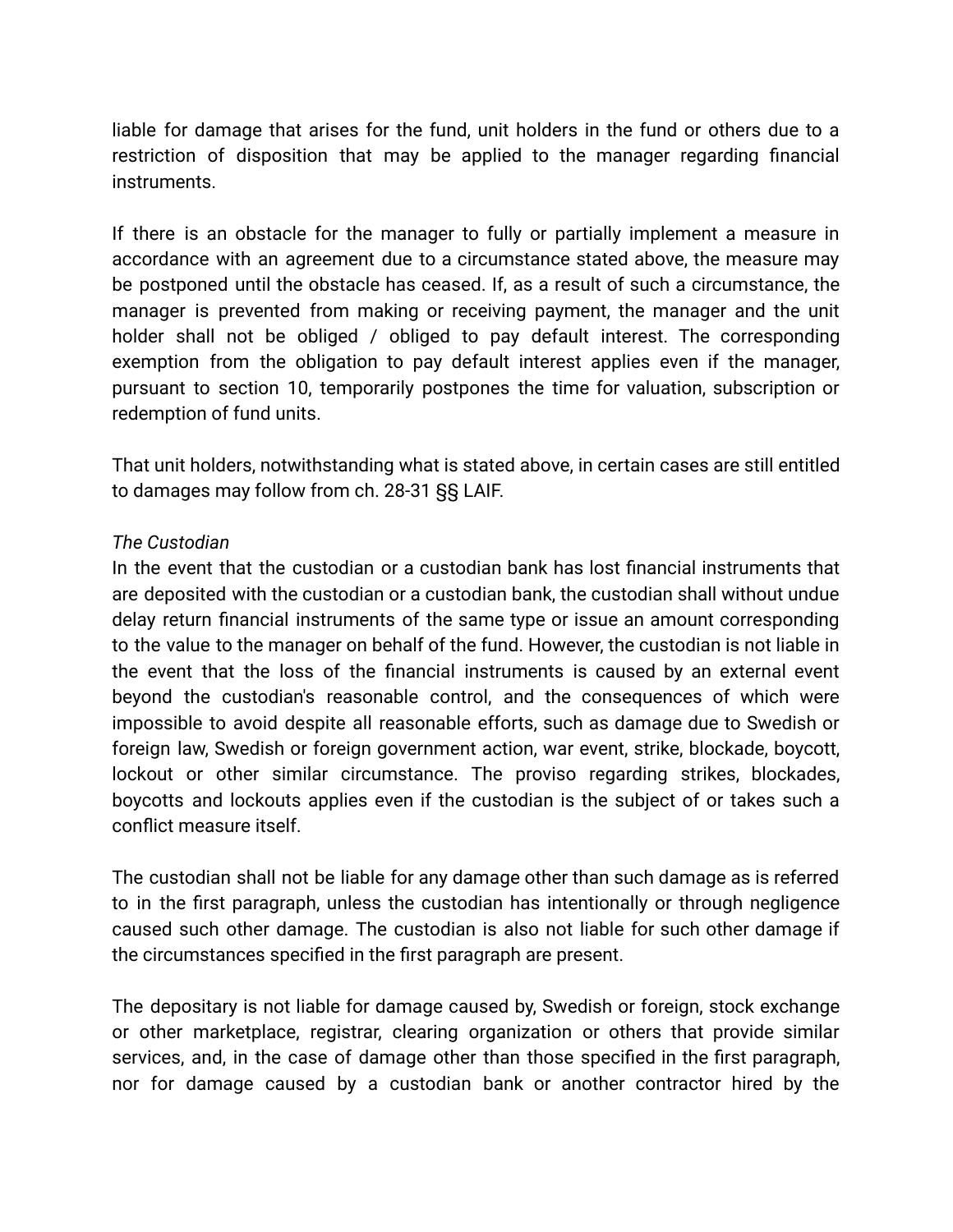depositary with due skill, diligence and care and regularly supervised or instructed by the manager. The custodian is not liable for damage caused by the aforementioned organizations or contractors becoming insolvent. However, an assignment agreement regarding the storage of assets and control of ownership does not deprive the custodian of its responsibility for losses and other damage under LAIF.

The custodian is not liable for damage that occurs to the manager, unit holder, the fund or others as a result of a restriction on disposal that may be applied to the custodian regarding financial instruments. The custodian is in no way liable for indirect damage.

If there is an obstacle for the depositary to fully or partially implement a measure due to a circumstance specified in the first paragraph, the measure may be postponed until the obstacle has ceased. In the event of deferred payment, the custodian shall not pay default interest. If interest is applicable, the custodian shall pay interest at the interest rate applicable on the due date.

If, as a result of a circumstance specified in the first paragraph, the custodian is prevented from receiving payment for the fund, the custodian is entitled to interest for the period during which the obstacle existed only in accordance with the conditions that applied on the due date.

That unit holders, notwithstanding what is stated above, in certain cases are still entitled to damages may follow from ch. 22 § LAIF.

#### **§ 17 Permitted investors**

The fund is aimed at the general public, and units in the fund may be subscribed for by Swedish and foreign investors. The fact that the fund is aimed at the public does not mean that it is aimed at such investors whose subscription of a share in the fund or participation in the fund in general is in conflict with provisions in Swedish or foreign law or regulations. Nor is the fund aimed at such investors whose subscription or holding of units in the fund means that the fund or the manager becomes obliged / obliged to take a registration measure or other measure that the fund or the manager would not otherwise be obliged / obliged to take. The manager has the right to refuse subscription to such investors as referred to above in this paragraph. Unitholders are also obliged to, if applicable, notify the manager of any changes in national domicile.

The manager may redeem unit holders' shares in the fund - against the unit holder's objection - if it turns out that unit holders have subscribed for a share in the fund in violation of provisions in Swedish or foreign law or regulations or that the manager becomes a shareholder in the fund obliged to take a registration measure or other